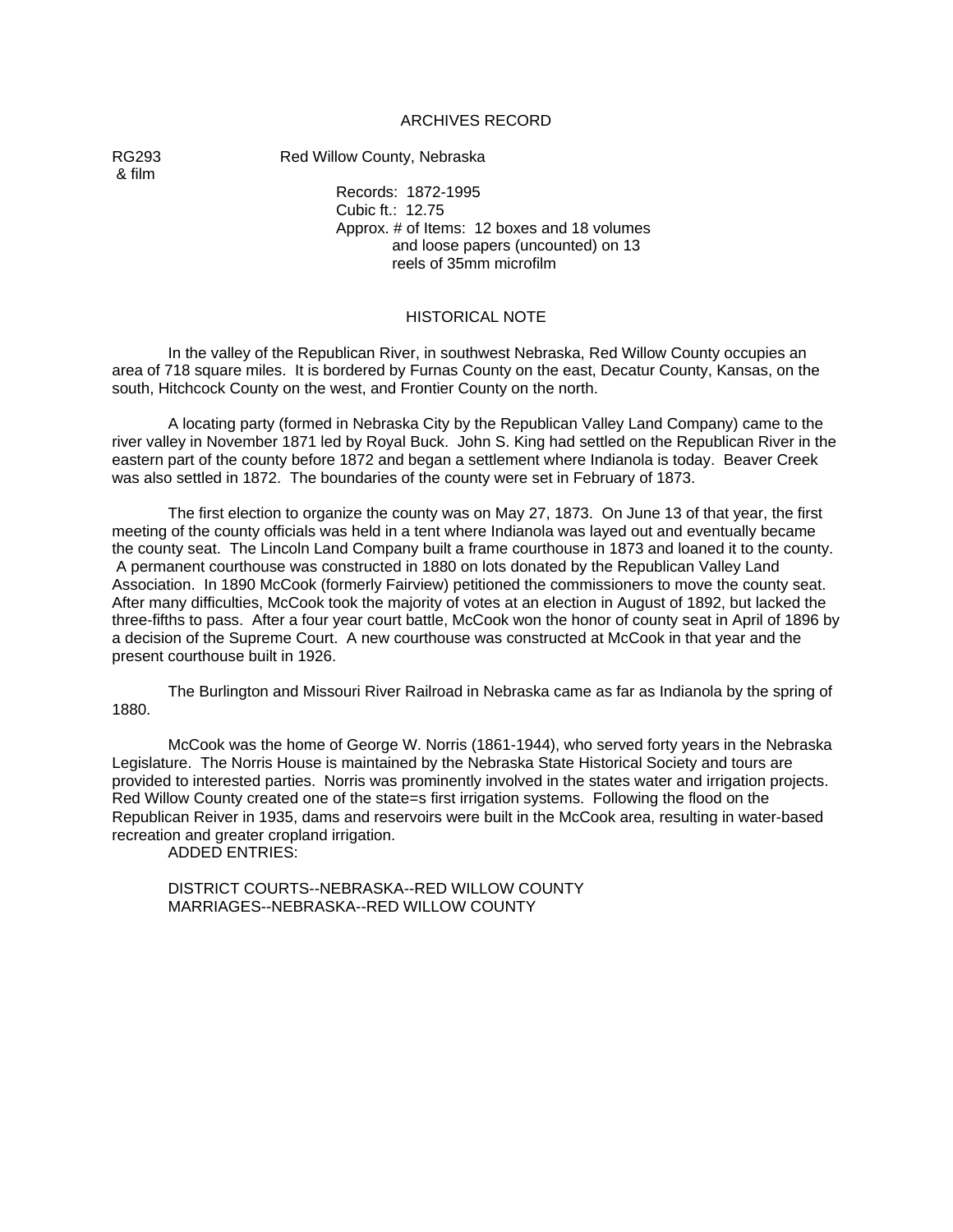& film

Red Willow County also produced the largest oil field in the state beginning in the late 1950's.

McCook Junior College, the oldest member of the state-wide system of technical colleges, was started in 1926 as McCook Junior College.

The county is named for Red Willow Creek, a mistranslation of the Sioux word Chanshasha Wakpala (Red Dogwood Creek).

#### SCOPE AND CONTENT NOTE

This collection contains miscellaneous records for Red Willow County, Nebraska. The bulk of county records remain at the county courthouse. While the collection is divided into nine subgroups, the State Archives holds records for Subgroups Four and Seven only.

Collection is divided into nine subgroups: 1) Assessor (no records); 2) Treasurer (no records); 3) County Board of Commissioners (no records); 4) County Clerk, 1872-1995; 5) Register of Deeds (no records); 6) County Court (no records); 7) District Court, 1913-1980; 8) Superintendent of Schools (no records); and 9) School District Records, District No. 65, 1890-1937.

This first Subgroup for which we hold records is Subgroup Four, County Clerk. Series One of that subgroup contains the Marriage indexes and volumes for the county, 1872-1995. The volumes of licenses and certificates range from 1874-1993 and indexes are included for the years 1872-1995. These records were microfilmed by the Genealogical Society of Utah in May 1995 at the county courthouse with the cooperation of the Nebraska State Historical Society and the county clerk.

Subgroup Seven, District Court, is divided into ten series: 1) Naturalization Records (no records); 2) General Indexes (no records); 3) Appearance Dockets (no records); 4) Court Journals (no records); 5) Complete Record (no records); 6) Judgement & Execution Dockets (no records); 7) Case Files (no records); 8) Bills of Exception & Depositions, 1913-1980; 9) State Tax Suit Records (no records); and 10) Miscellaneous Volumes (no records)

The only series for which we hold records, Series Eight, Bills of Exception, contains twelve boxes of selected bills of exception and testimony relating to cases adjudicated in the District Court. All other records for this subgroup, including Naturalization Records, remain at the county courthouse.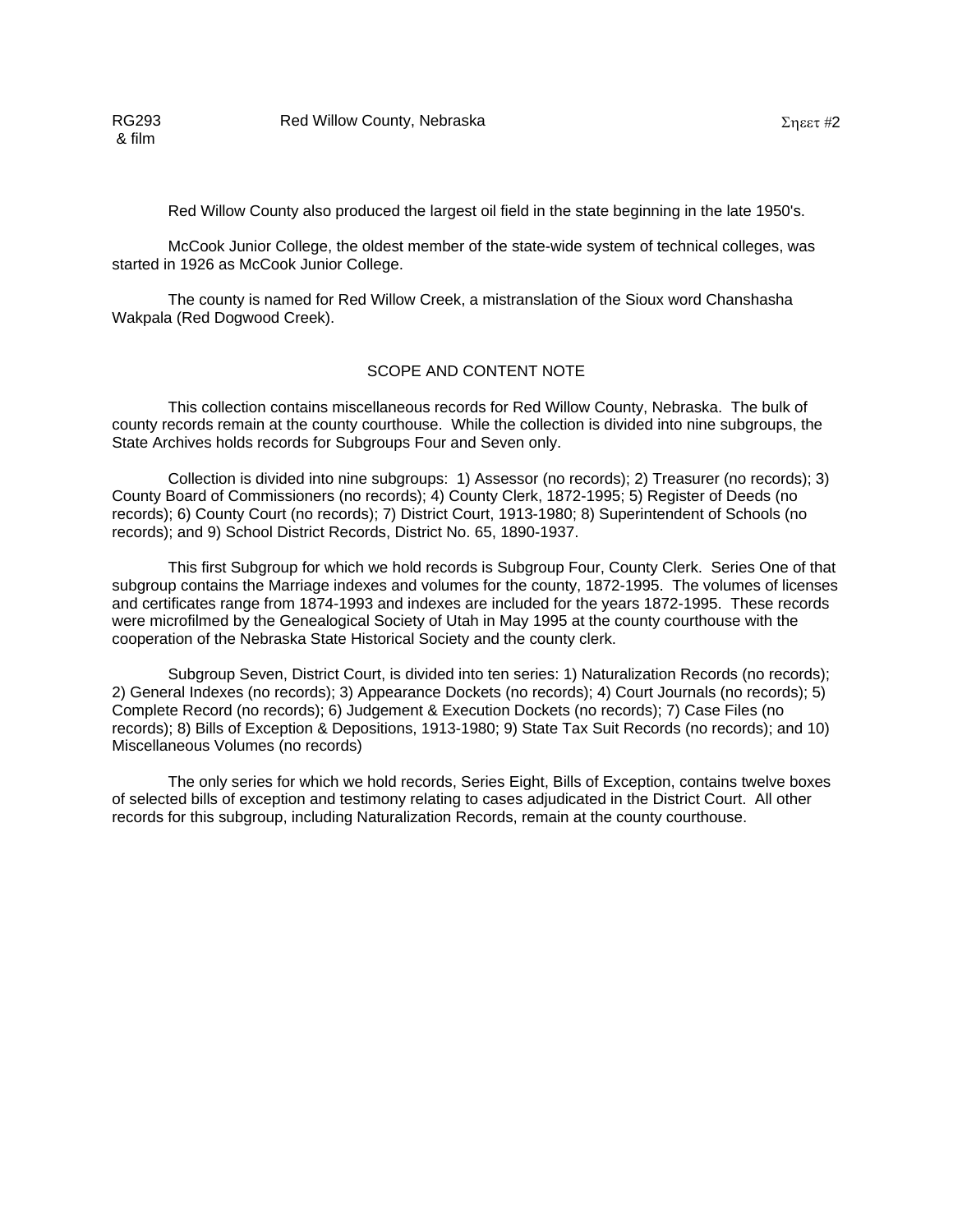#### **DESCRIPTION**

#### SUBGROUP ONE COUNTY ASSESSOR

The State Archives holds no records for the office of Red Willow County Assessor

### SUBGROUP TWO COUNTY TREASURER

The State Archives holds no records for the office of Red Willow County Treasurer

#### SUBGROUP THREE COUNTY BOARD OF COMMISSIONERS

The State Archives does not have the proceedings of meetings for The Red Willow County Board of Commissioners.

### SUBGROUP FOUR COUNTY CLERK, 1872-1995

| film | SERIES ONE MARRIAGE RECORDS, 1872-1995                                                                                                   |
|------|------------------------------------------------------------------------------------------------------------------------------------------|
| V.1  | Marriage Index, 1874-1953 A-Z<br>for Bk 1 thru Bk 16, p.22                                                                               |
| V.2  | Marriage Index, 1949-1995 A-Z<br>Bk 13, p.482 (Jan. 1949) thru                                                                           |
| V.3  | Bk 48-95-00016 (Apr. 26, 1995)<br>Marriage Index (typed), 1872-1972<br>Aardal, Earl C. thru Kvale, Alfred M.<br><b>Brides and Grooms</b> |
| V.4  | Compiled by Robert T. Ray<br>Marriage Index (typed), 1872-1972 cont.<br>Lacey, Blanche thru Zysset, Ruth                                 |
| V.5  | Marriage Record, Vol. #1 (indexed)<br>p.1 (#1), Fitch-Nettleton (Mar. 23, 1874)<br>thru<br>p.292 (Beuttler-Stanke), February 9, 1886     |
| V.6  | Marriage Record, Vol. #2 (no index)<br>p.1 (#1), Kinkaid-Winchell (Mar. 8, 1886)<br>thru<br>p.638 (#635), Clegg-Fox (Feb. 20, 1893)      |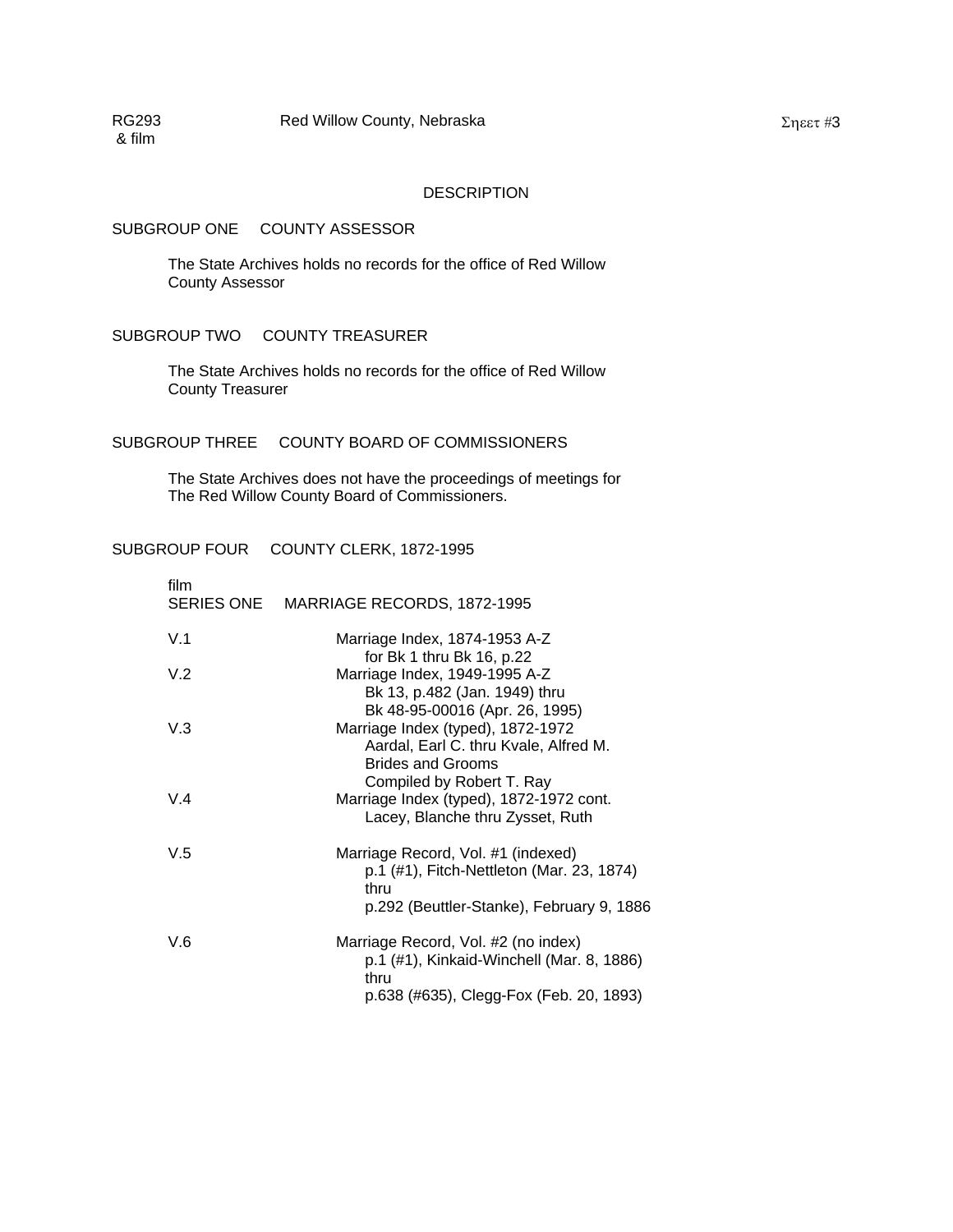| RG293<br>& film |                                 | Red Willow County, Nebraska                                                                                                              |
|-----------------|---------------------------------|------------------------------------------------------------------------------------------------------------------------------------------|
|                 | SUBGROUP FOUR COUNTY CLERK      |                                                                                                                                          |
| film            | <b>SERIES ONE</b>               | <b>MARRIAGE RECORDS (cont)</b>                                                                                                           |
| V.7             |                                 | Marriage Record, Vol. #3 (no index)<br>p.1 (#1), Jensen-Peterson (Feb. 25, 1893)<br>thru<br>p.633 (#633), Dillon-Shaffer (Oct. 19, 1900) |
| V.8             |                                 | Marriage Record, Vol. #4 (no index)<br>p.1 (#634), Schmidt-Norval (Oct. 23, 1900)<br>thru<br>p.638 (#122), Liston-Parse (Feb. 13, 1907)  |
| V.9             |                                 | Marriage Record, Vol. #5 (no index)<br>p.1 (#123), Harmon-Parks (Nov. 12, 1906)<br>thru<br>p.640 (#733), Rowin-Gates (Sept 16, 1911)     |
| V.10            |                                 | Marriage Record, Vol. #6 (indexed)<br>p.1 (Anderson-Meyer), September 20, 1911<br>thru<br>p.642 (Halfen-Hamilton), May 8, 1916           |
|                 | see indexes Vols. 1-4 (Roll #1) | NOTE: The remainder of the volumes have no index,                                                                                        |
| V.11            |                                 | Marriage Record, Vol. #7<br>p.1 (Gillespie-Campbell), May 11, 1916<br>thru<br>p.640 (Jensen-Fritsch), April 15, 1920                     |
| V.12            |                                 | Marriage Record, Vol. #8<br>p.1 (Carter-Poore), April 13, 1920<br>thru<br>p.625 (Hoppe-DeArmond), August 1, 1923                         |
| V.13            |                                 | Marriage Record, Vol. #9<br>p.1 (Smith-McChesney), August 6, 1923<br>thru<br>p.704 (Dickson-Davis), December 24, 1929                    |
| V.14            |                                 | Marriage Record, Vol. #10<br>p.1 (Allison-Wallace), December 26, 1929<br>thru<br>p.712 (Pollman-Roberts), August 22, 1935                |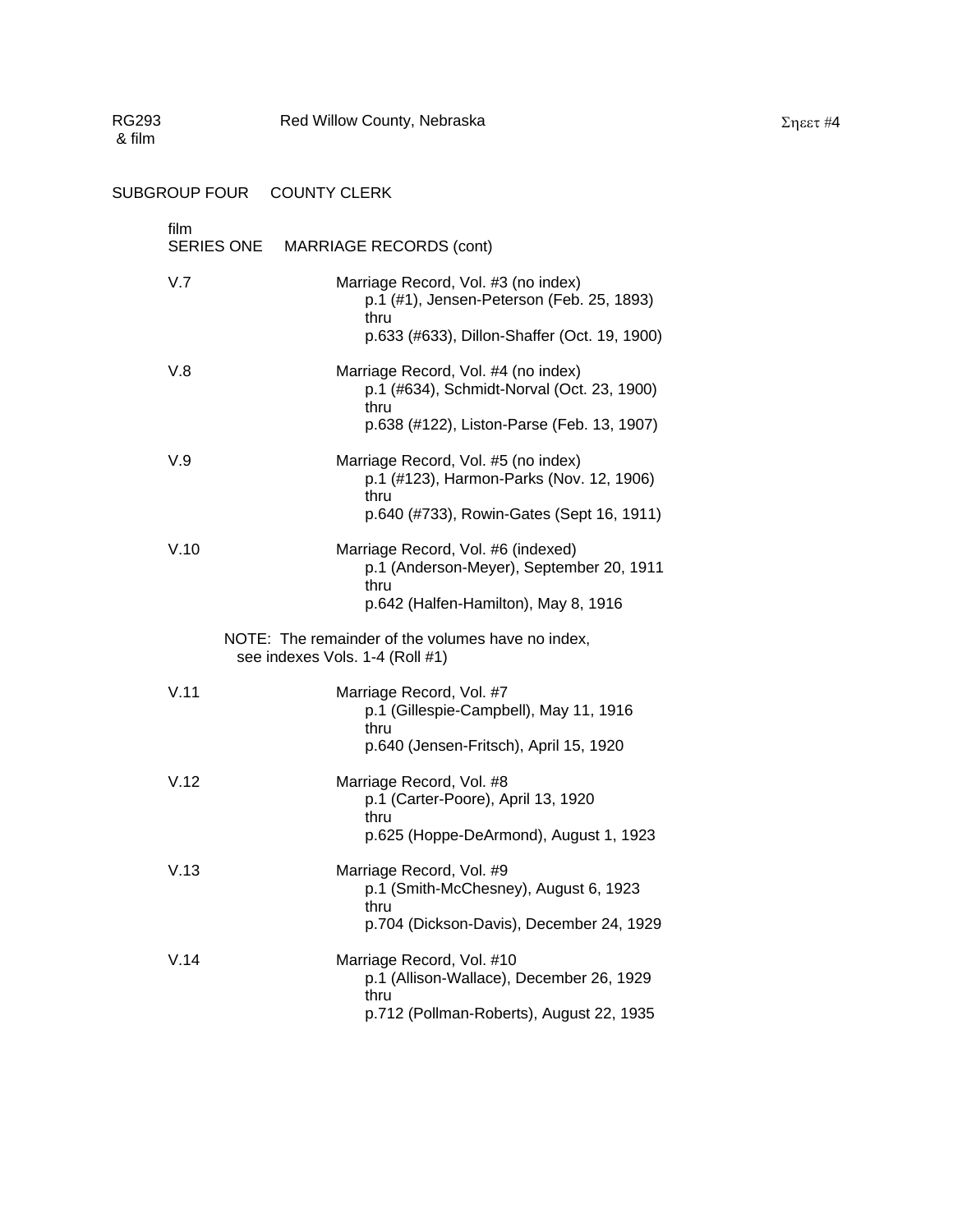| <b>RG293</b><br>& film |                           | Red Willow County, Nebraska<br>$\Sigma$ ηεετ #5                                                                                                                           |  |
|------------------------|---------------------------|---------------------------------------------------------------------------------------------------------------------------------------------------------------------------|--|
|                        |                           | SUBGROUP FOUR COUNTY CLERK (cont)                                                                                                                                         |  |
|                        | film<br><b>SERIES ONE</b> | <b>MARRIAGE RECORDS (cont)</b>                                                                                                                                            |  |
|                        | V.15                      | Marriage Record, Vol. #11<br>p.1 (Rippe-Hesterman), August 23, 1935<br>thru<br>p.678 (Welch-Dillon), March 8, 1941                                                        |  |
|                        | V.16                      | Marriage Record, Vol. #12<br>p.1 (Brown-Murry), March 11, 1941<br>thru<br>p.636 (Brenning-Yeager), September 27, 1945                                                     |  |
|                        | V.17                      | Marriage Record, Vol. #13<br>p.1 (Ems-Pearson), October 3, 1945<br>thru<br>p.628 [Shelly-Van Vleet (Harris)], 12/31/1949                                                  |  |
|                        | V.18                      | Marriage Record, Vol. #14<br>p.1 (Kometscher-Sparks), January 3, 1950<br>thru<br>p.699 (Henderson-Robinson), May 1, 1955                                                  |  |
|                        | V.19                      | Marriage Record, Vol. #15<br>p.1 (Bryant-Hupf), May 2, 1955<br>thru<br>p.698 (Campbell-Curtis), July 24, 1961                                                             |  |
|                        | V.20                      | Marriage Record, Vol. #16<br>p.1 (West-Decker), July 28, 1961<br>thru<br>p.700 (Reinek-Altberg), June 15, 1968                                                            |  |
|                        | V.21                      | Marriage Record, Vol. #17<br>p.1 (Townsend-Larmon), June 13, 1968<br>thru<br>p.725 (Roblyer-Brown), September 7, 1973                                                     |  |
|                        | V.22                      | Marriage Record, Vol. #18<br>p.1 (Hays-Budke), August 30, 1973<br>thru<br>p.216 (Sullivan-Young), June 7, 1975                                                            |  |
|                        | V.23                      | Marriage Licenses & Certificates-Loose<br>#217 (Gonzales-Riggs), June 5, 1975<br>thru<br>Marriage Licenses & Certificates-Loose<br>ML85-90 (Burger-Bennet), Dec. 30, 1985 |  |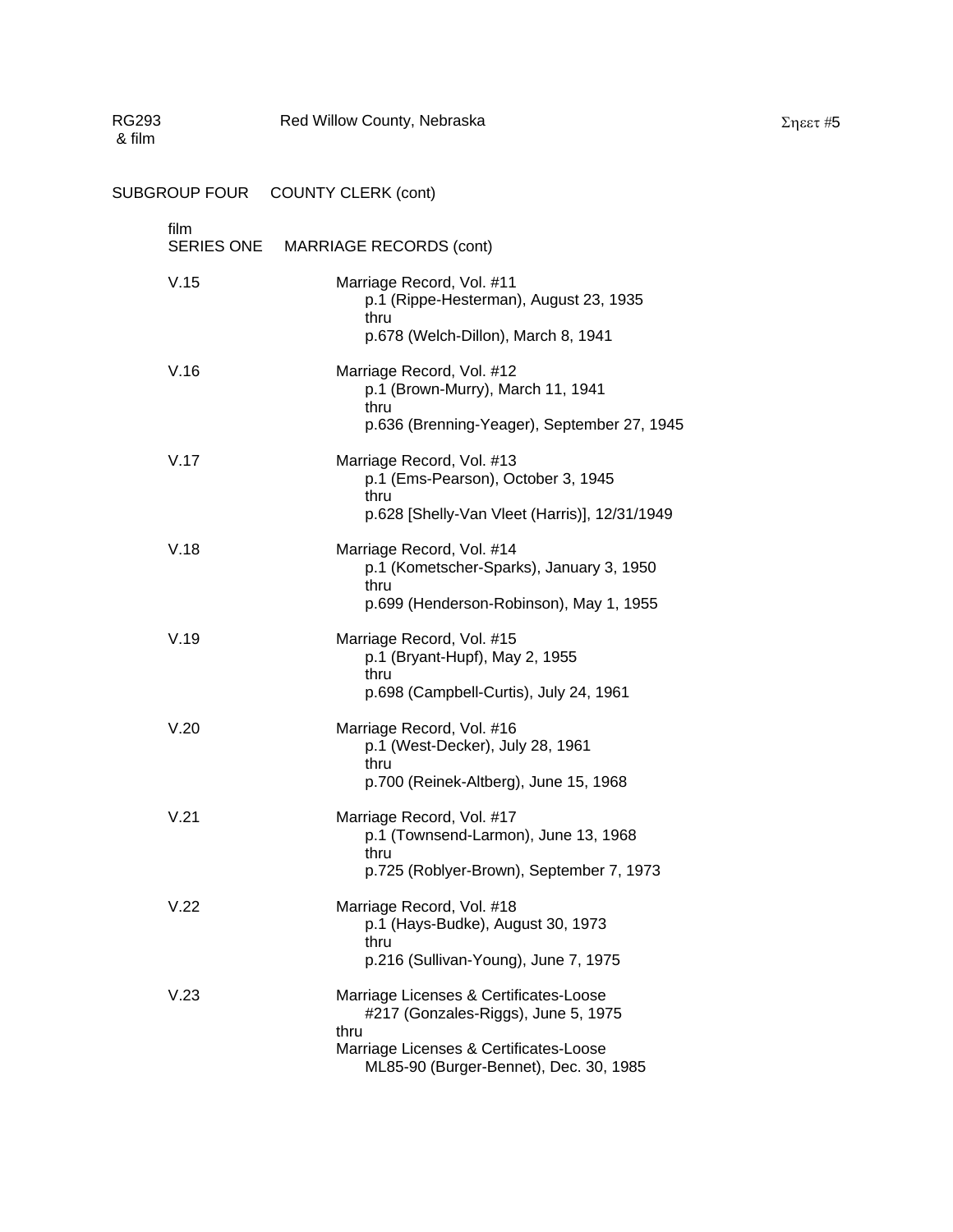| RG293<br>& film |                                                      | Red Willow County, Nebraska |                                                                                                                                                                | $\Sigma$ ηεετ#6 |
|-----------------|------------------------------------------------------|-----------------------------|----------------------------------------------------------------------------------------------------------------------------------------------------------------|-----------------|
|                 | <b>SUBGROUP FOUR</b>                                 | <b>COUNTY CLERK</b>         |                                                                                                                                                                |                 |
|                 | film<br><b>SERIES ONE</b>                            |                             | <b>MARRIAGE RECORDS (cont)</b>                                                                                                                                 |                 |
|                 | V.24                                                 |                             | Marriage Licenses & Certificates-Edited<br>ML86-1 (Peters-Hays), January 6, 1986<br>thru<br>48-93-00097 (Arnold-Lorentz), 12/23/1993                           |                 |
|                 | <b>NSHS HAS ON MICROFILM:</b>                        |                             |                                                                                                                                                                |                 |
|                 | film<br><b>SERIES ONE</b>                            |                             | MARRIAGE RECORDS - MICROFILM RECORD MP4219                                                                                                                     |                 |
|                 | Roll #1 Item #1<br><b>GSU Project</b><br>#26,691thru | Item #4                     | Marriage Index, Vol. #1 (1874-1953)<br>Marriage Index (typed), L-Z (1872-1972)                                                                                 |                 |
|                 | Roll #2 Item #1<br><b>GSU Project</b><br>#26,692     | thru<br>Item #4             | Marriage Record, Vol. #1 (indexed)<br>p.1 (Fitch-Nettleton), March 23, 1874<br>Marriage Record, Vol. #4 (no index)<br>p.101 (Johnson-Brunswick), Dec. 24, 1901 |                 |
|                 | Roll #3 Item #1<br><b>GSU Project</b><br>#26,693     | thru<br>Item #3             | Marriage Record, Vol. #4 cont.<br>p.100 (Snyder-Payton), Dec. 21, 1901<br>Marriage Record, Vol. #6 (indexed)<br>p.401 (Hiddleson-Litchfield), Nov. 4, 1914     |                 |
|                 | Roll #4 Item #1<br><b>GSU Project</b><br>#26,694     | thru<br>Item #4             | Marriage Record, Vol. #6 cont.<br>p.400 (Farrell-Cumming), November 3, 1914<br>Marriage Record, Vol. #9<br>p.69 (Daffer-Porter), June 3, 1925                  |                 |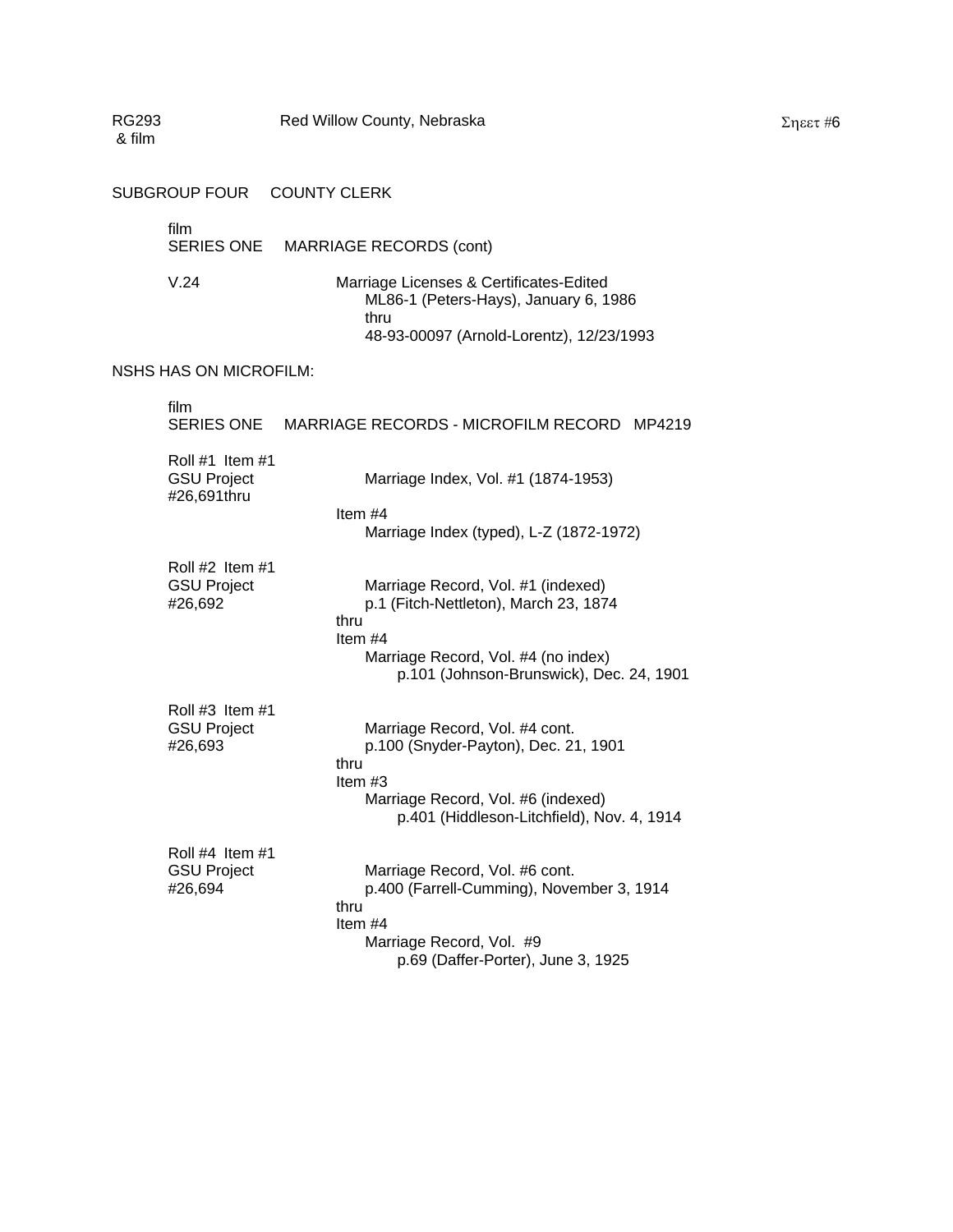| RG293<br>& film | Red Willow County, Nebraska                                                                                                                                                                                            | $\Sigma$ ηεετ #7 |
|-----------------|------------------------------------------------------------------------------------------------------------------------------------------------------------------------------------------------------------------------|------------------|
|                 | SUBGROUP FOUR COUNTY CLERK                                                                                                                                                                                             |                  |
| film            | <b>SERIES ONE</b><br>MARRIAGE RECORDS - MICROFILM RECORD MP4219                                                                                                                                                        |                  |
|                 | Roll #5 Item #1<br><b>GSU Project</b><br>Marriage Record, Vol. #9 cont.<br>#26,695<br>p.70 (Daffer-Porter), June 3, 1925<br>thru<br>Item $#2$<br>Marriage Record, Vol. #10<br>p.660 (Kahl-Ridpath), April 2, 1935      |                  |
|                 | Roll #6 Item #1<br><b>GSU Project</b><br>Marriage Record, Vol. #10 cont.<br>#26,696<br>p.660 (Kahl-Ridpath), April 2, 1935<br>thru<br>Item #3<br>Marriage Record, Vol. #12<br>p.636 (Brenning-Yeager), Sept. 27, 1945  |                  |
|                 | Roll #7 Item #1<br><b>GSU Project</b><br>Marriage Record, Vol. #13<br>p.1 (Ems-Pearson), October 3, 1945<br>#26,697<br>thru<br>Item #2<br>Marriage Record, Vol. #14<br>p.699 (Henderson-Robinson), May 1, 1955         |                  |
|                 | Roll #8 Item #1<br><b>GSU Project</b><br>Marriage Record, Vol. #15<br>#26,698<br>p.1 (Bryant-Hupf), May 2, 1955<br>thru<br>Item #3<br>Marriage Record, Vol. #17<br>p.80 (Koetter-Frick), December 20, 1968             |                  |
|                 | Roll #9 Item #1<br>Marriage Record, Vol. #17 cont.<br><b>GSU Project</b><br>p.80 (Koetter-Frick), December 16, 1968<br>#26,699<br>thru<br>Item #2<br>Marriage Record, Vol. #18<br>p.216 (Sullivan-Young), June 7, 1975 |                  |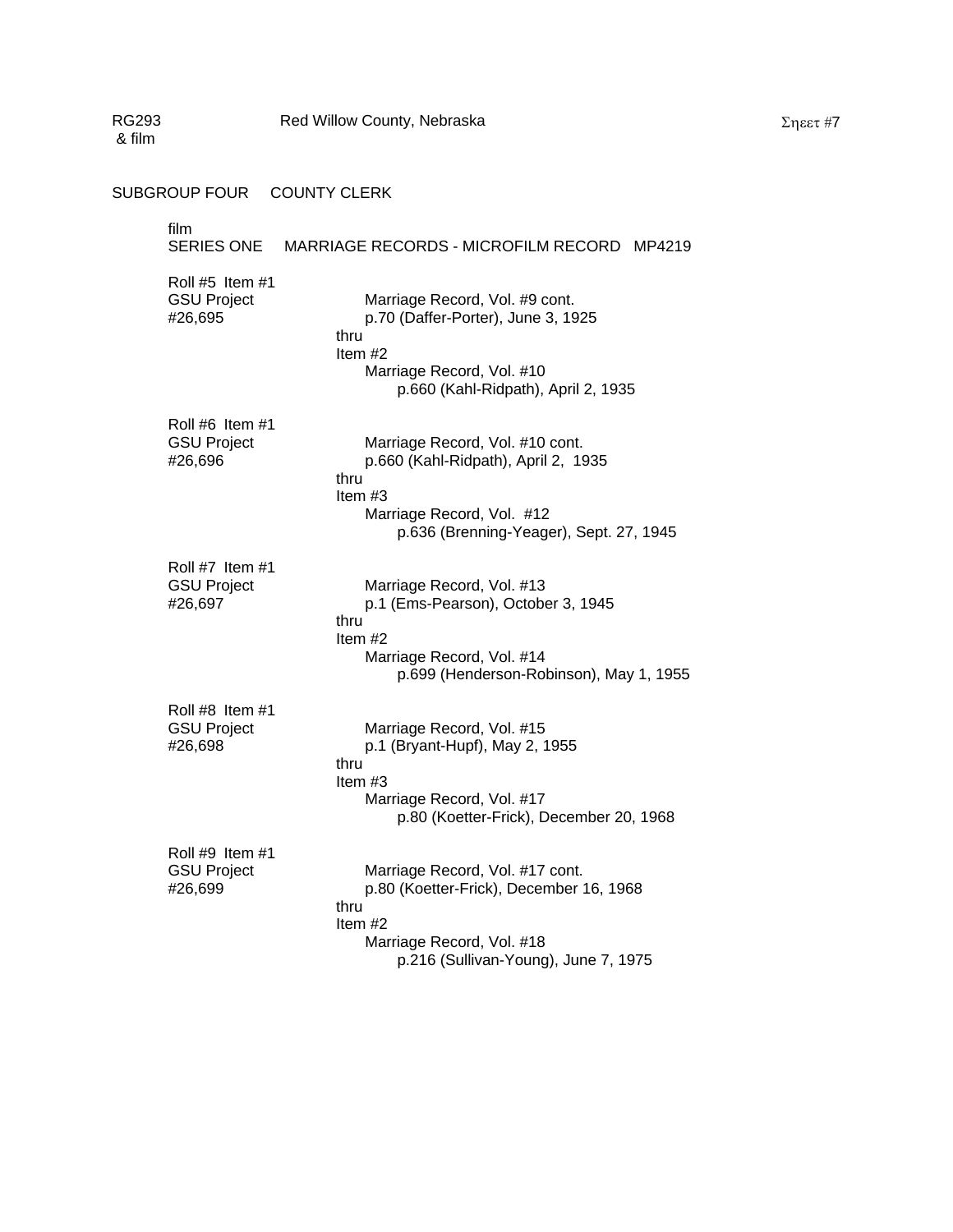| RG293<br>& film |                                                             | Red Willow County, Nebraska                                                                                                                                                                       |
|-----------------|-------------------------------------------------------------|---------------------------------------------------------------------------------------------------------------------------------------------------------------------------------------------------|
|                 | <b>SUBGROUP FOUR</b>                                        | <b>COUNTY CLERK (cont)</b>                                                                                                                                                                        |
|                 | film<br><b>SERIES ONE</b>                                   | MARRIAGE RECORDS - MICROFILM RECORD MP4219                                                                                                                                                        |
|                 | <b>Roll #10</b><br><b>GSU Project</b><br>#26,705            | Item $#1$<br>Marriage Records - Loose documents<br>#217 (Gonzales-Riggs), June 5, 1975<br>thru<br>Marriage Records - Loose documents<br>#835 (Winter-Halverson), June 11, 1979                    |
|                 | <b>Roll #11</b><br><b>GSU Project</b><br>#26,706            | Item $#1$<br>Marriage Records - Loose documents<br>#835 (Winter-Halverson), June 11, 1979<br>thru<br>Marriage Records - Loose documents<br>#1294 (Milton-Krutz), July 3, 1982                     |
|                 | <b>Roll #12</b><br><b>GSU Project</b><br>#26,707            | Item#1<br>Marriage Records - Loose documents<br>#1295 (Skraback-Maris), June 25, 1982<br>thru<br>Item #2<br>Marriage Records - Loose documents (edited)<br>ML86-104 (Beebe-Peters), Nov. 29, 1986 |
|                 |                                                             | NOTE: Item #2 Marriage Applications were<br>edited to remove confidential information<br>as defined by section 71-602, R.R.S. Neb.                                                                |
|                 | <b>Roll #13</b><br><b>GSU Project</b><br>#26,707<br>#26,708 | Item #1<br>Marriage Records - Edited<br>ML86-105 (Wilcox-Brittain), 11/10/1986<br>thru<br>Item #1<br>Marriage Records - Edited<br>48-93-00097 (Arnold-Lorentz)<br>December 23, 1993               |
|                 |                                                             | NOTE: Marriage Applications on this reel<br>were edited before microfilming to remove<br>confidential information as defined by<br>section 71-602, R.R.S. Neb.                                    |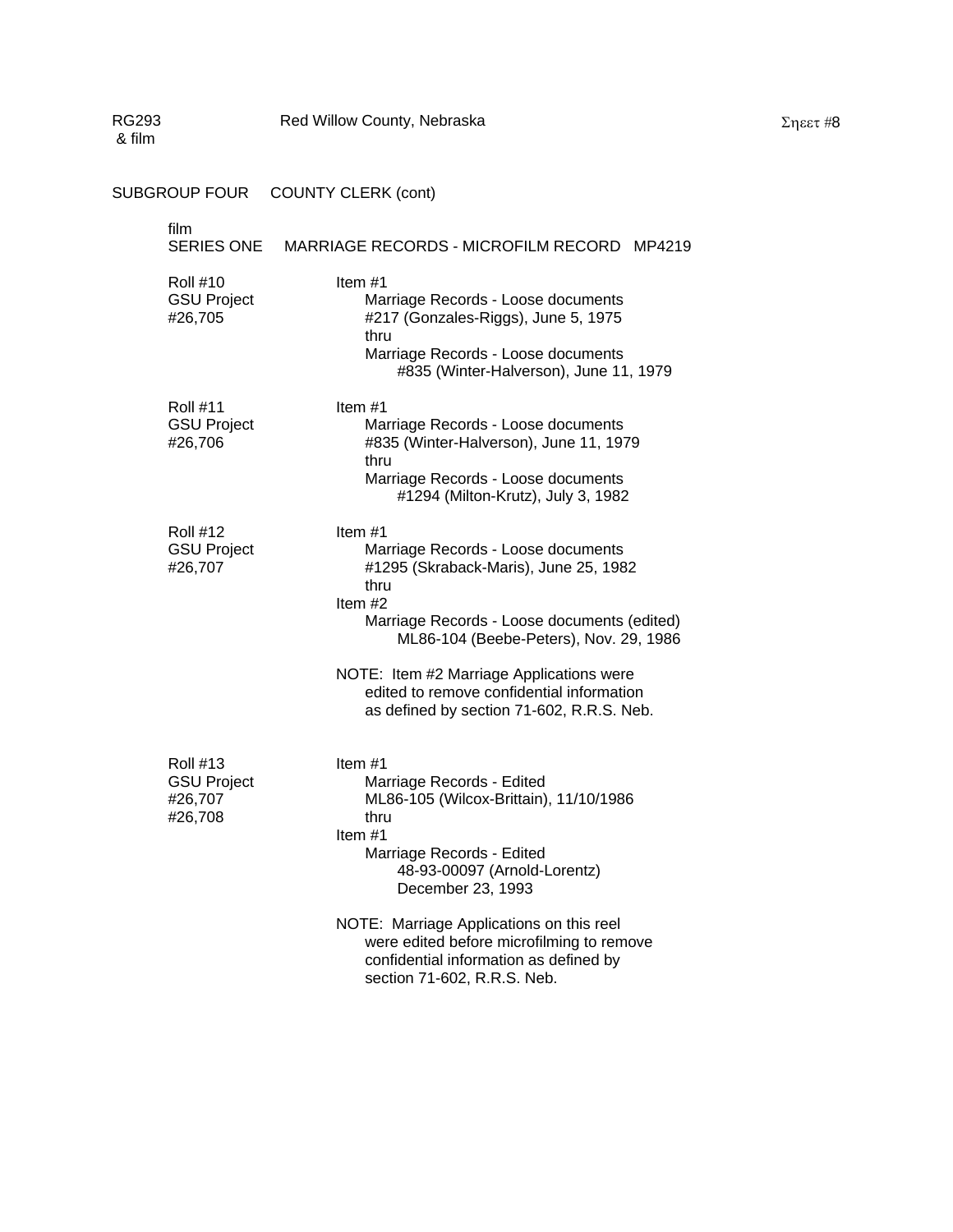SUBGROUP FIVE REGISTER OF DEEDS

The Archives holds no records for the Red Willow County Register of Deeds

#### SUBGROUP SIX COUNTY COURT

The County Court records, including probate dockets, remain at Red Willow County Courthouse.

SUBGROUP SEVEN DISTRICT COURT

SERIES ONE NATURALIZATION RECORDS

The State Archives does not hold the Naturalization Records for Red Willow County

#### SERIES TWO GENERAL INDEX

The State Archives does not hold the General Index to Red Willow County District Court filings.

#### SERIES THREE APPEARANCE DOCKETS

The State Archives does not hold the Appearance Dockets of the District Court.

SERIES FOUR COURT JOURNAL

The State Archives does not hold the Daily Journals of the District Court

SERIES FIVE COMPLETE RECORD

The State Archives does not hold the Complete Record volumes of the District Court

SERIES SIX JUDGEMENT AND EXECUTION DOCKETS

The State Archives does not hold the Judgement and Execution Dockets of the District Court

SERIES SEVEN CASE FILES

The State Archives has no individual case files, civil or criminal, for District Court cases.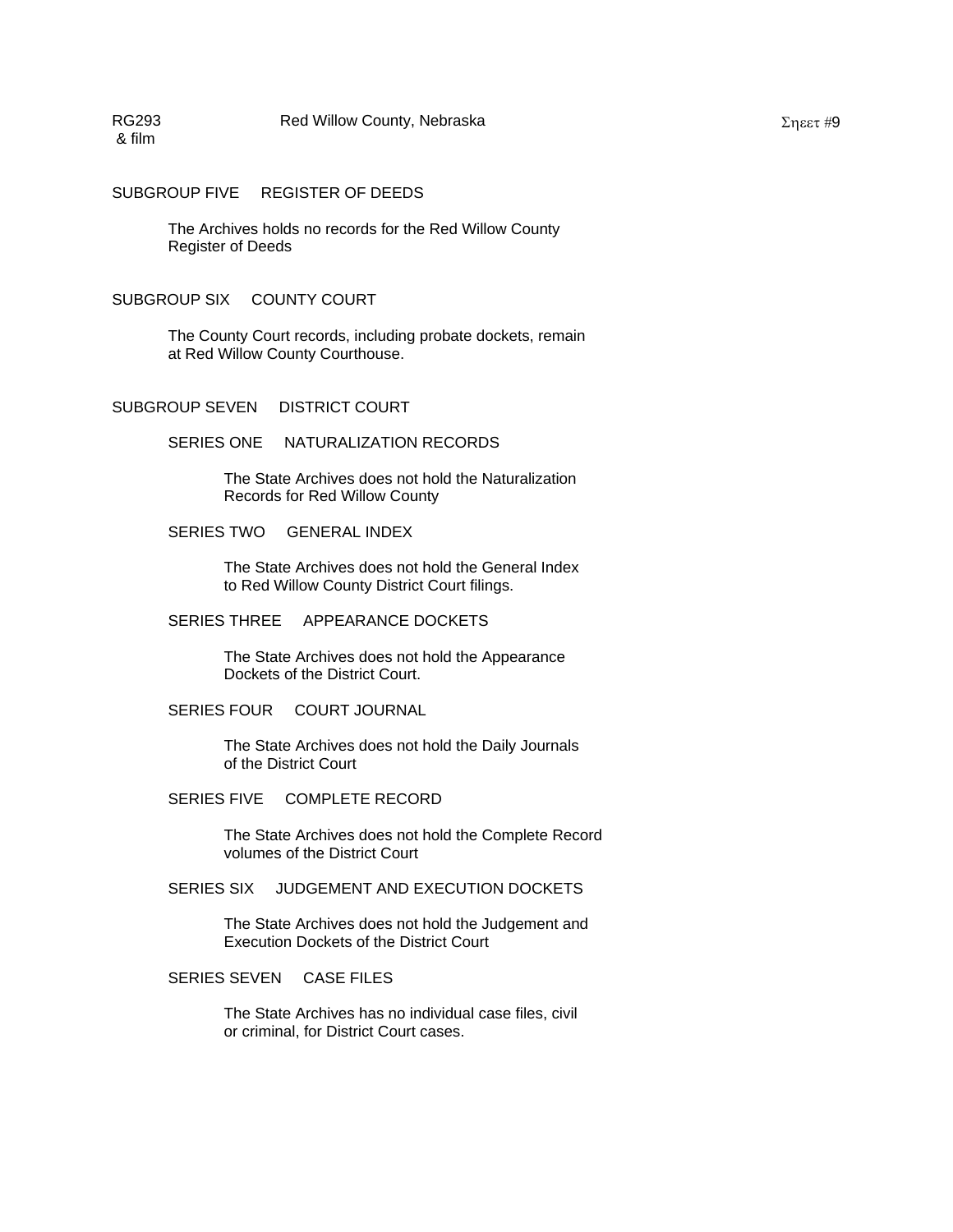# SUBGROUP SEVEN DISTRICT COURT

### SERIES EIGHT BILLS OF EXCEPTION AND DEPOSITIONS, 1913-1980

| B.1 | Case 10808    | LIEBIG, Dan G. et al<br>vs IONEB Investor, Inc<br>Oil Profit Dispute, 1976 (3 vols)                               |
|-----|---------------|-------------------------------------------------------------------------------------------------------------------|
|     | Case 10883    | Welcome Wagon Internat'l, Inc.<br>vs Hostess Inc & SMOLCZYK<br>Employees rights, 1976 (2 vols)                    |
|     | Case 11191    | HAPNER, Rex E., State vs.<br>for Theft of gun, 1977                                                               |
|     | Case 42432    | CAMPBELL, Jeanne M.<br>vs CAMPBELL, Michael L.<br>Divorce, 1978 (2 vols)                                          |
|     | Case 11542    | BUSSARD, Jerry R., State vs.<br>1st degree murder (2 vols)                                                        |
|     | Case 42752    | <b>BURTON, Shirley Lavon</b><br>vs BURTON, Richard Cecil<br>Divorce, July 1979 (1 vol)                            |
|     | Case 11584    | ALLEN, Helen A. vs. ALLEN, Wayne B.<br>Divorce, Nov. 1980 (2 vols)                                                |
|     | Case 42447    | TURNER, Linda K. vs. TURNER, Steve I.<br>Divorce-Custody, Dec. 8, 1977 (2 vols)                                   |
| B.2 | Case 39899    | MATHIAS, Carl E. vs. MATHIAS, Angela L.<br>Divorce, 1975 (1 vol)                                                  |
|     | Case 9940     | Midwest Livestock Commission Co Inc,<br>Application for auction license,<br>January 1967 (3 vols)                 |
|     | Case 10228    | The Literary Society of St. Catherine<br>of Siena vs PHILLIPS, Lorraine T.<br>Property dispute, Feb 1971 (4 vols) |
|     | Case 10247-48 | FRITZ, Delbert R. & Joseph R. Brown<br>vs JOHNSON, Milton, July 1970 (3 vols)<br>Dispute over service provided    |
|     | Case 10204    | HUNTER, Michael K. vs. HUNTER, Linda A.<br>Divorce, Mar 1970 (1 vol)                                              |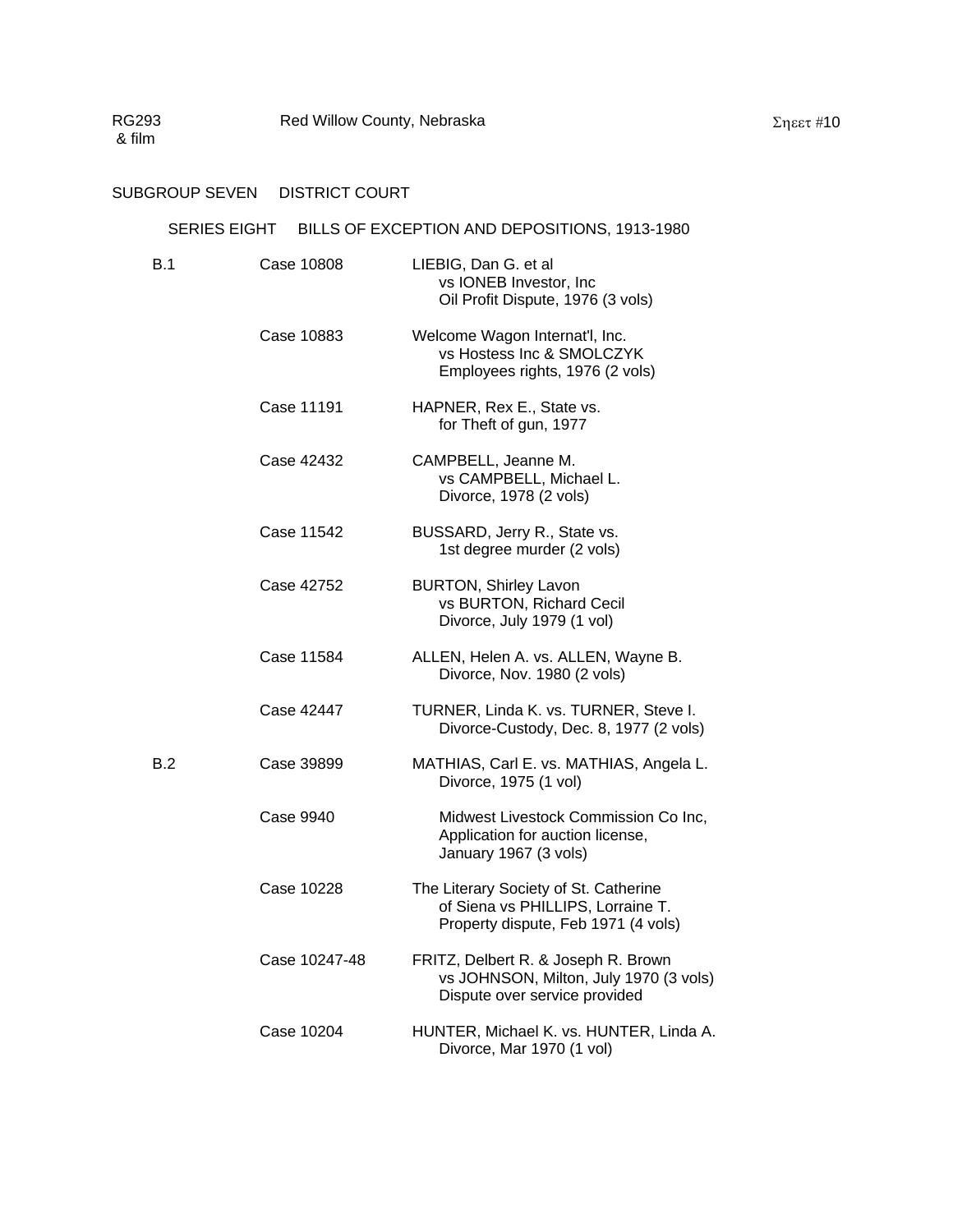# SUBGROUP SEVEN DISTRICT COURT

# SERIES EIGHT BILLS OF EXCEPTION AND DEPOSITIONS (cont)

| B.2 | Case 10165 | MILLER, Loren Ralph<br>vs MILLER, Kathryn Joan (Divorce), 1970                                                   |
|-----|------------|------------------------------------------------------------------------------------------------------------------|
|     | Case 10190 | <b>Blue Flame Gas Association</b><br>vs McCook Public Power District<br>Advertising contract, Sept 1969 (2 vols) |
|     | Case 10267 | City of McCook<br>vs McCook Packaging Corporation<br>Improper waste disposal, 1971 (2 vols)                      |
|     | Case 5717  | Indianola State Bank<br>Application to sell real estate,<br>Jan 1934 (3 vols)                                    |
| B.3 | Case 10679 | TIMMERMAN Bros. Inc.<br>vs QUINGLEY, Stanley et al<br>Real estate dispute, May 1976 (3 vols)                     |
|     | Case 10700 | KENNEDY, John, State vs<br>Breaking and entering, Sept 1974, 1 vol                                               |
|     | Case 10782 | FISCHER, David R., State vs<br>Drug Charges, Feb 1975 (1 vol)                                                    |
|     | Case 10421 | STOCK, Verle et al<br>vs GROTELUESCHEN, Donald D. et al<br>Rental dispute, Sept 1972 (1 vol)                     |
|     | Case 10664 | FRIEHE, Ervain J. vs. State<br>Property dispute, April 1979 (1 vol)                                              |
|     | Case 10687 | SULLIVAN, Lawrence et al<br>vs Nebraska Public Power District<br>Land dispute, Nov 1975 (1 vol)                  |
|     | Case 10692 | Gooch Feed Mill Corporation<br>vs JOHNSON, Otis C.<br>Real estate dispute, Oct 1974 (1 vol)                      |
|     | Case 10414 | Friehe Farms, Inc.<br>vs HABERMAN, Rex S. et al<br>Real estate dipute, Feb 1972 (3 vols)                         |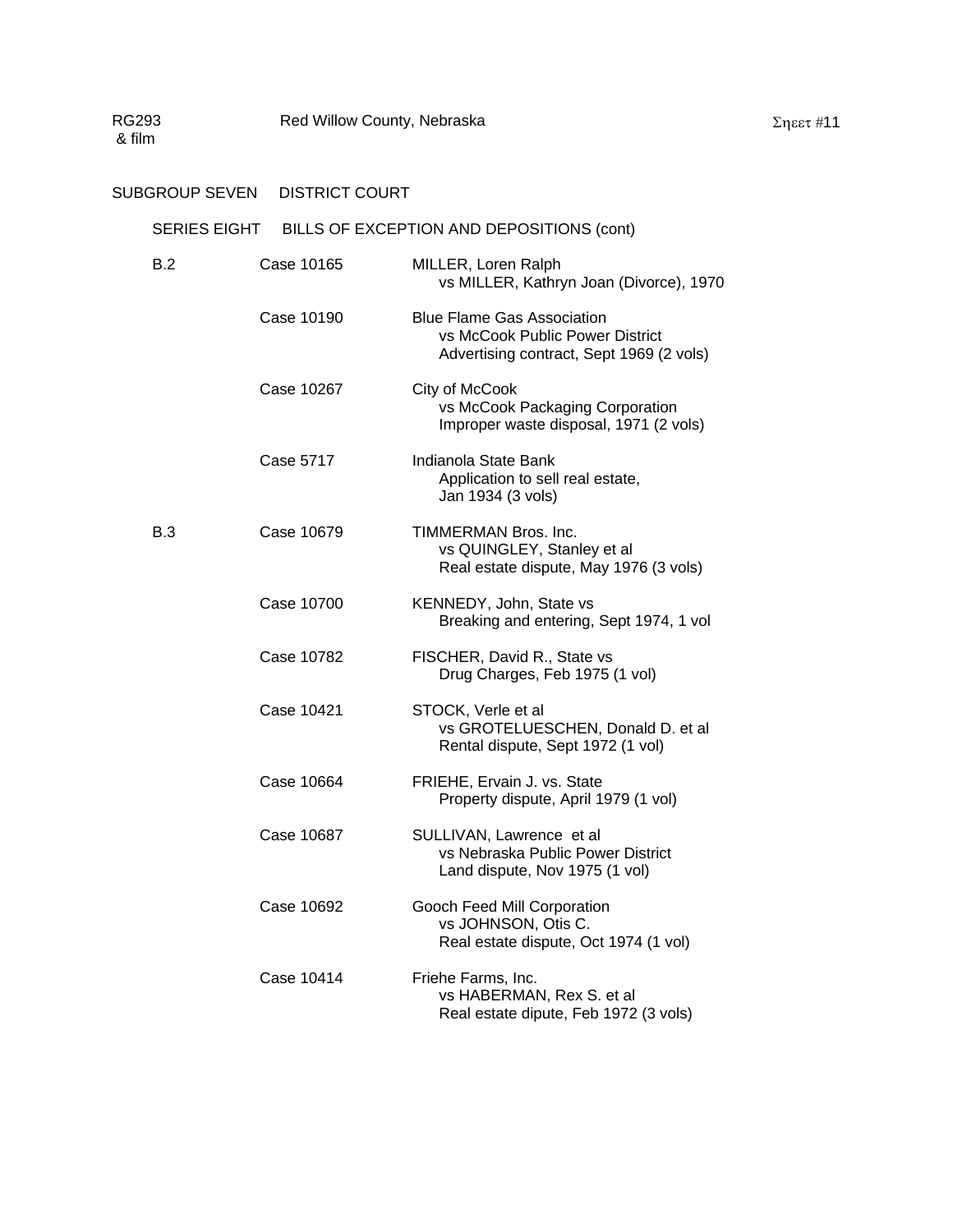# SERIES EIGHT BILLS OF EXCEPTION AND DEPOSITIONS (cont)

| B.3 | Case 10388 | RUTT, Jacob J.<br>vs FRANK, Nadin Roeene et al<br>Loan dispute, Feb 1973 (1 vol)                                            |
|-----|------------|-----------------------------------------------------------------------------------------------------------------------------|
|     | Case 11008 | Burlington Northern, Inc<br>vs City of McCook et al<br>Sewer repair, Jan 1978 (4 vols)                                      |
|     | Case 09700 | WARREN, Derald E. vs. WARREN, Linda A.<br>Child custody, June 1966 (1 vol)                                                  |
|     | Case 11565 | COYLE, Ervin G. vs. JANSSEN, R. Lee<br>Business ownership, Feb 1981 (1 vol)                                                 |
| B.4 | Case 05717 | <b>INDIANOLA State Bank</b><br>Insolvency, Nov 1934 (1 vol)                                                                 |
|     | Case 05718 | DANBURY, NE - Bank of Danbury<br>Insolvency, April 1937 (4 vols)                                                            |
|     | Case 05359 | MC COOK, NE - FARMERS & MERCHANTS<br>STATE BANK, State of Neb, ex rel<br>C. A. Sorensen vs<br>Insolvency, Mar 1934 (7 vols) |
| B.5 | Case 05959 | BALES, Bessie E.<br>vs NELMS, Clara A. L.<br>Land dispute, Sept 1935 (1 vol)                                                |
|     | Case 05970 | Chitwood-Haddock Grocer Co.<br>vs Chitwood Packing Co.<br>Rental dispute, Sept 1935 (2 vols)                                |
|     | Case 05658 | MEEKS, Kathryn Herrod<br>vs MEEKS, George Aerrod<br>Divorce, Sept 1960 (1 vol)                                              |
|     | Case 05196 | RALSTON, Lawrence R.                                                                                                        |
|     | Case 05187 | vs RALSTON, Betty R.<br>Oregon (State of) ex rel SALMON, Etgek K.<br>vs. RALSTON, Lawrence<br>Divorce, Dec 1960 (1 vol)     |
|     | Case 04548 | DAVIS, Bert M., State vs.<br>Murder, Aug 1916 (1 vol)                                                                       |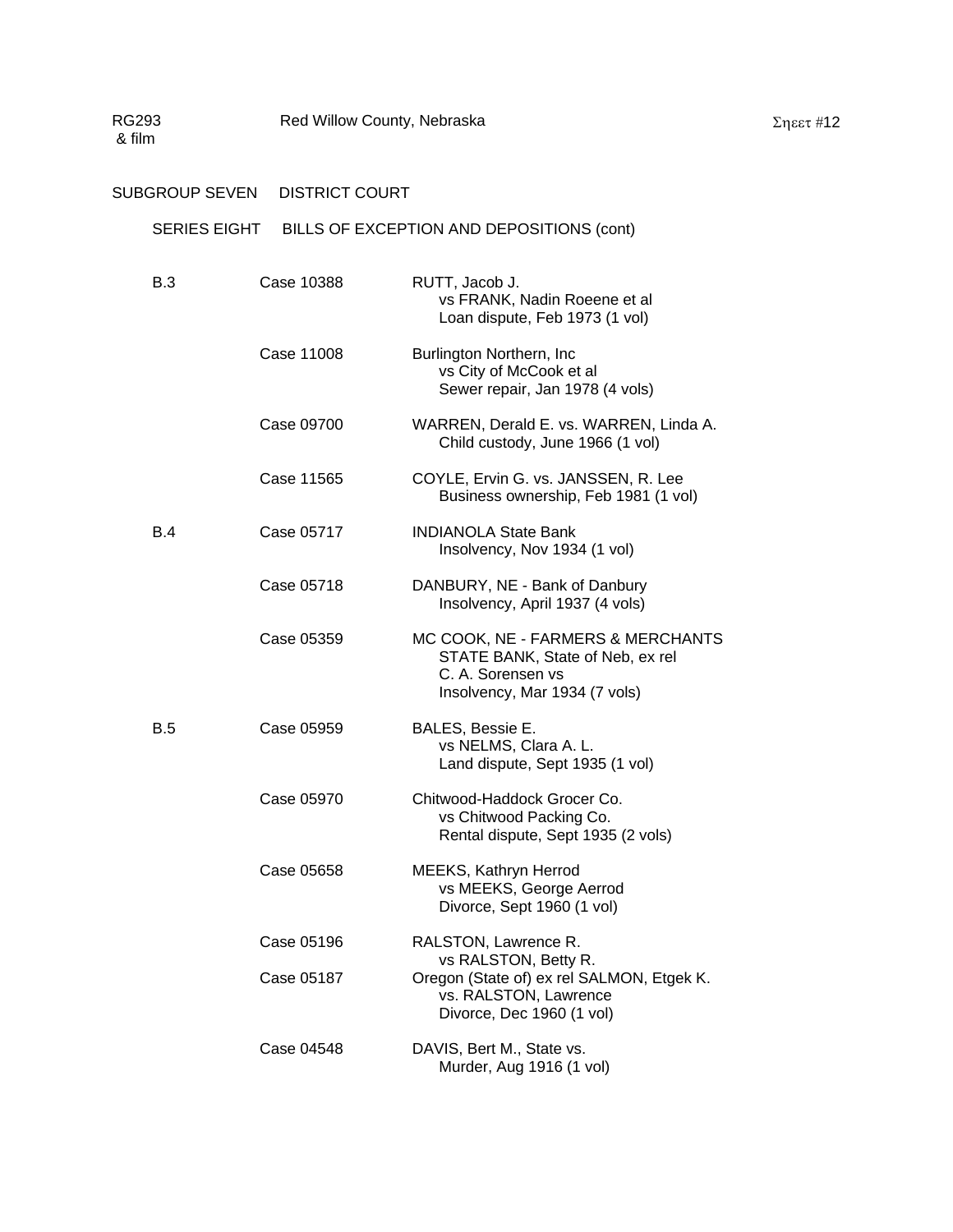# SUBGROUP SEVEN DISTRICT COURT

# SERIES EIGHT BILLS OF EXCEPTION AND DEPOSITIONS (cont)

| B.5        | Case 03447 | CORDEAL, Sylvester<br>vs BROWN, S. K. et al<br>Real Estate dispute, Feb 1916 (1 vol)                                                                    |
|------------|------------|---------------------------------------------------------------------------------------------------------------------------------------------------------|
|            | Case 03451 | PRATT, Herbert J. vs COX, Edward M.<br>Claim for dental services, 1917 (1 vol)                                                                          |
|            | Case 03414 | STANSBERRY, Regina<br>vs STANSBERRY, E. W. et al<br>Partition, Sept 1916 (1 vol)                                                                        |
|            | Case 03404 | JEFFERIES, William et al<br>vs Germania Fire Insurance<br>National Fire Insurance<br>The Glen Falls Insurance<br>Insurance disputes, April 1915 (1 vol) |
|            | Case 03174 | YARTER, Isaac<br>Liquor License, Aug 1912 (1 vol)                                                                                                       |
|            | Case 03130 | YEARSLEY, Courtland J.<br>vs INGRAM, A.C. et al<br>Stock transaction, Jan 1913 (1 vol)                                                                  |
|            | Case 03149 | FRANK, Jacob<br>vs City of McCook<br>Real Estate dispute, Jan 1914 (1 vol)                                                                              |
|            | Case 06573 | NIELSON, Bessie J.<br>vs LEACH, Charles A.<br>Rental dispute, April 1914 (1 vol)                                                                        |
| <b>B.6</b> | Case 04290 | State of Nebraska ex rel Spillman<br><b>vs FARMERS STATE BANK</b><br>Property mortgage, July 1924 (8 vols)                                              |
|            | Case 03954 | NELSON, Emily vs George Wilson et al<br>Fee disputes and misc., 1925 (1 vol)                                                                            |
|            | Case 05092 | MARION STATE BANK, State vs.<br>Insolvent, July 33 (4 vols)                                                                                             |
|            | Case 04182 | CITIZENS STATE BANK, State vs.<br>Real estate, Feb 25 (7 vols)                                                                                          |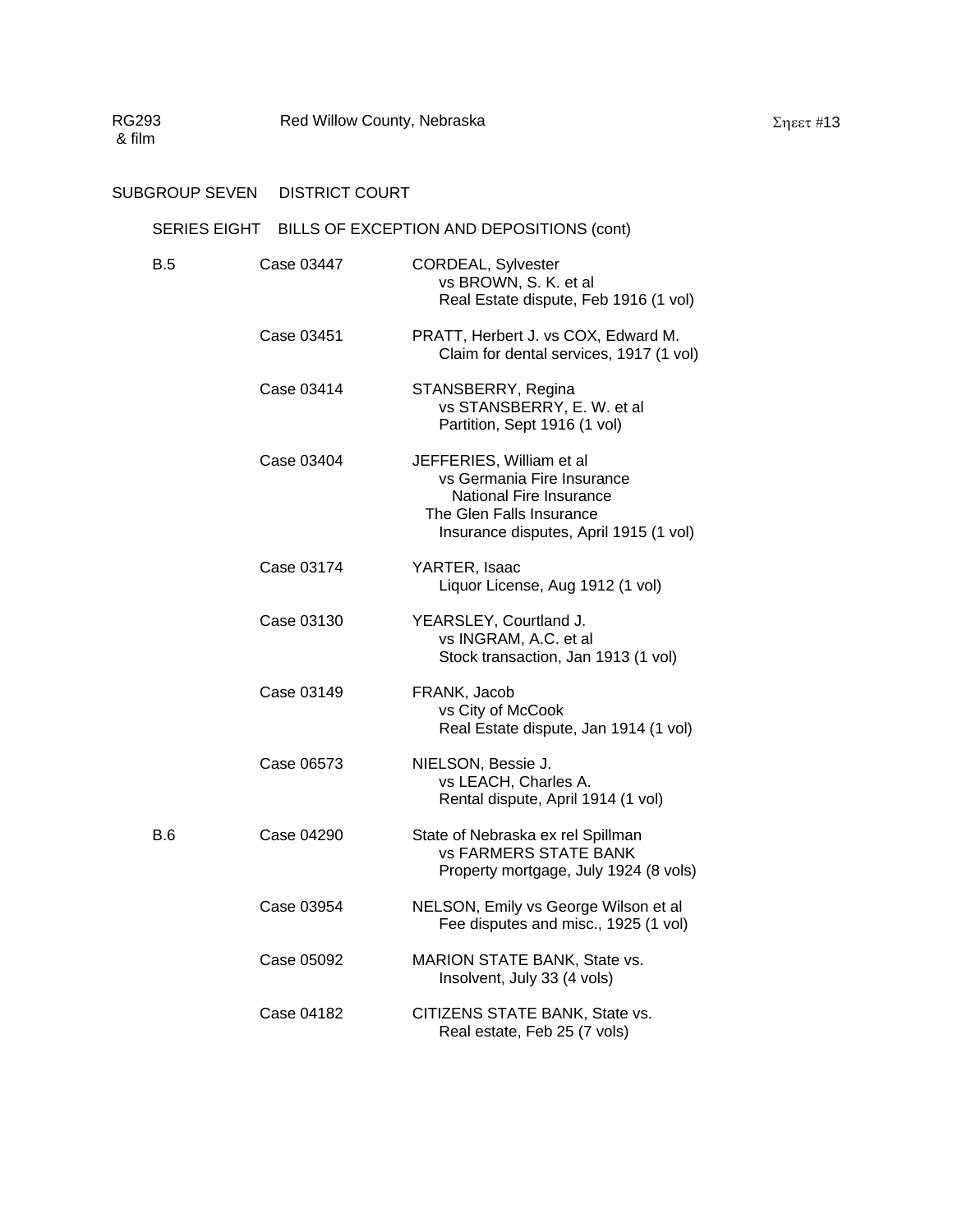### SUBGROUP SEVEN DISTRICT COURT

# SERIES EIGHT BILLS OF EXCEPTION AND DEPOSITIONS (cont)

| <b>B.7</b> | Case 33387 | GEORGE, Kathryn<br>vs School District #24<br>School transportation, 1953 (1 vol)                   |
|------------|------------|----------------------------------------------------------------------------------------------------|
|            | Case 33894 | WILLIAMS, Dale vs WILLIAMS, Ira A. et al<br>Child Custody, Aug 1955 (1 vol)                        |
|            | Case 36899 | CAMPBELL, Jim et al<br>vs Area Vocational Tech. School No. 2<br>et al, Jan 1968 (1 vol)            |
|            | Case 04033 | STOLL, L. J. vs OLSEN, John<br>Mortgage, Dec 1922 (1 vol)                                          |
|            | Case 04016 | SEWARD, NE - FARMERS STATE BANK<br>vs POORE, Frank E. et al<br>Loan, April 1923 (1 vol)            |
|            | Case 03954 | LONG, Ruth vs KRAMER, Molly et al<br>Mortgage, Sept 1924 (1 vol)                                   |
|            | Case 03892 | WATKINS, G. H. vs HARRISON, John<br>Deed dispute, July 1921 (1 vol)                                |
|            | Case 03730 | MC DOUGAL, Isaac N., State vs.<br>Rape, April 1920 (1 vol)                                         |
|            | Case 03564 | DILLON, Olivia C. vs DILLON, Andrew<br>Deed Dispute, Dec 1917 (1 vol)                              |
|            | Case 03546 | MEYERS, Charles T. vs SCHMIDT, Fred<br>Rental dispute, Oct 1917 (1 vol)                            |
|            | Case 03550 | DORWAT, Dewitt Y. et al<br>vs HOCKETT, Samuel W.<br>Check Writing, Dec 1917 (1 vol)                |
|            | Case 34077 | MC COOK, NE - School District of McCook<br>vs City of McCook<br>Metered parking, July 1956 (1 vol) |
|            | Case 36849 | CAMPBELL, Jim et al<br>vs Area Vocational Tech. School #2                                          |
| et al      |            | School zone real estate, Jan 1923 (1 vol)                                                          |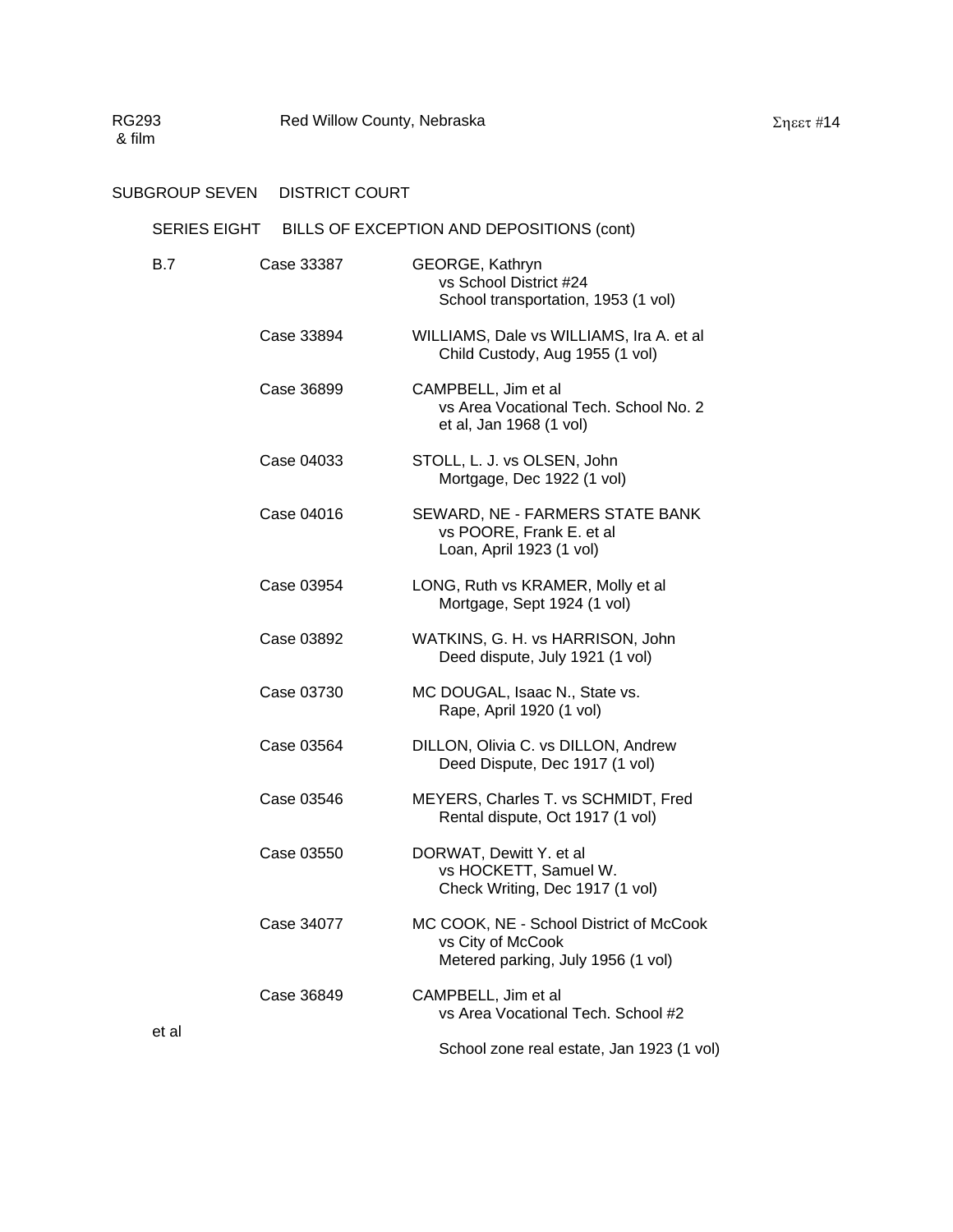# SUBGROUP SEVEN DISTRICT COURT

# SERIES EIGHT BILLS OF EXCEPTION AND DEPOSITIONS (cont)

| B.7 | Case 04086 | LYTLE, Darrell vs McCook Electric Co.<br>Property Damages, Feb 1923 (1 vol)                           |
|-----|------------|-------------------------------------------------------------------------------------------------------|
|     | Case 04079 | PARKER, Robert H.<br>vs SUTTON, Harold P. et al<br>Building contract, Apr 1923 (1 vol)                |
|     | Case 04116 | OMAHA, NE - STATE BANK OF OMAHA<br>vs THOMPSON, C. S.<br>in re note, Jan 1927 (2 vols)                |
|     | Case 04162 | <b>CLAMP, Gottlieb</b><br>vs MARTIN, Henry et al<br>Real estate dispute, 1924 (1 vol)                 |
|     | Case 03183 | BESSIE, Daniel N. et al<br>vs ANTON, Paul<br>Sales discrepancy, Aug. 1913 (1 vol)                     |
|     | Case 03362 | MC DIVITT, Jeanette vs BRONSON, Marie E.<br>Property line dispute, Feb 1916 (1 vol)                   |
|     | Case 03390 | MC QUILKEN, Robert vs FORD, John E. et al<br>Debt payment dispute, Jan 1916 (1 vol)                   |
| B.8 | Case 03394 | PETTY, Cliff vs DELANCY, George E.<br>Real estate payment, Oct 1948 (1 vol)                           |
|     | Case 04490 | POORE, Charles W.<br>vs Chicago, Burlington & Quincy RR et al<br>Livestock Shipment, Nov 1927 (1 vol) |
|     | Case 04480 | <b>INDIANOLA Equity Exchange</b><br>vs HADLEY, Jesse J. et al<br>Livestock Accounts, Feb 1927 (1 vol) |
|     | Case 04491 | LINCOLN Fixture & Supply Co.<br>vs HORTON, Mrs. C. G.<br>Defective equipment, June 1927 (1 vol)       |
|     | Case 04353 | ALLER, Clyde, State vs.<br>Sexual assault, Jan 1925 (1 vol)                                           |
|     | Case 04435 | MURPHY (Andrew) & Son, A Corp.<br>vs KELLEY, John B.<br>Auto purchase, Dec 1926 (1 vol)               |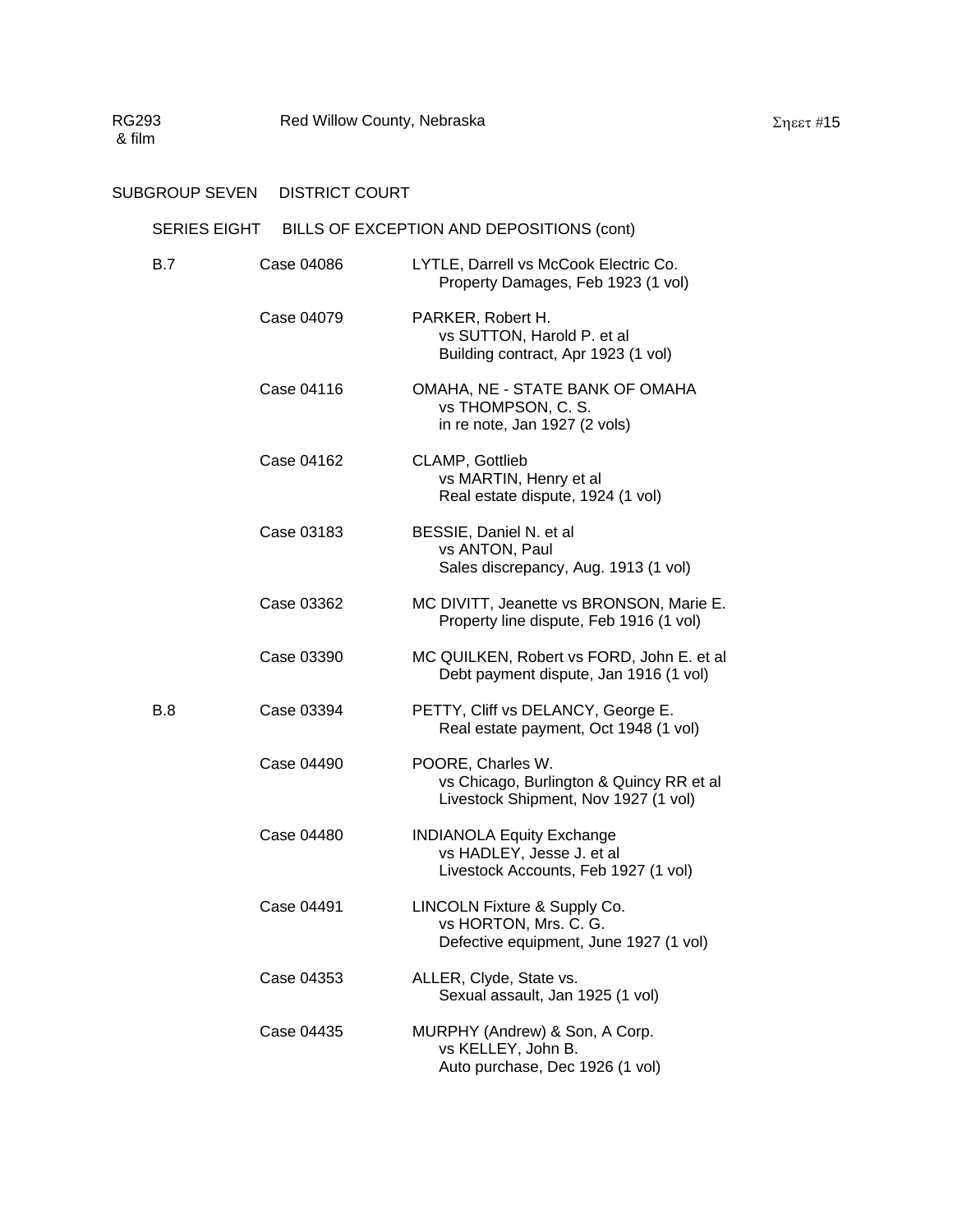# SERIES EIGHT BILLS OF EXCEPTION AND DEPOSITIONS (cont)

| B.8 | Case 04365                                                             | JOHNSON, Henry vs FERGUSON, William H.<br>Ditch location, Jan 1926 (1 vol)                                      |
|-----|------------------------------------------------------------------------|-----------------------------------------------------------------------------------------------------------------|
|     | Case 04378                                                             | CLARK, Leon A., State vs.<br>Sodomy, Sept 1925 (1 vol)                                                          |
|     | Case 31694                                                             | DITCHER, Lillie M. et al<br>vs City of Indianola et al<br>Property dispute, Jul 1943 91 vol)                    |
|     | Case 06161                                                             | SAUNDERS, B. N. vs KING, Jack et al.<br>Bank Debt, April 1937 (1 vol)                                           |
|     | Case 35902                                                             | VAP, Fred et al vs City of McCook et al<br>Public parking dispute, 1964 (2 vols)                                |
|     | Envelope (No. 3), notes & exhibits for<br>6180, 6113, 6173, 5978       | cases: 6076, 6093, 6128, 6146, 6147, 6123, 6130, 6156,<br>6160, 6063, 6175, 6074, 6120, 6177, 6157, 5980, 6105, |
|     | Envelope, notes & exhibits for cases:<br>cases: 2553, 2873, 2757, 2844 |                                                                                                                 |
|     | Case $# ?$                                                             | DAISS, Fred vs BAKER, Jeff<br>Poperty dispute, Mar 1942 (1 vol)                                                 |
|     | Case $# ?$                                                             | ELSIE, NE - COMMERCIAL STATE BANK OF ELSIE<br>State of Nebraska vs.<br>Foreclosure, Mar 1942 (1 vol)            |
| B.9 | Case 41149                                                             | COSTELLO, Anthony M., State vs.<br>Check fraud, Jul 1976 (3 vols)                                               |
|     | Case 11339                                                             | N&K Inc. vs Barnett Lumber Co.<br>Lease dispute, Mar 1979 (3 vols)                                              |
|     | Case 39979                                                             | LINGLE, Harold G., dec.<br>in re estate of, Oct 1974 (2 vols)                                                   |
|     | Case 41080                                                             | ALEGRIA, Arthur J., State vs.<br>Assaulting an law officer, 1976 (1 vol)                                        |
|     | Case 36746                                                             | MC NEILL, Lawrence W.<br>vs MC NEILL, Norma Jean<br>Custody case, May 1967 (2 vols)                             |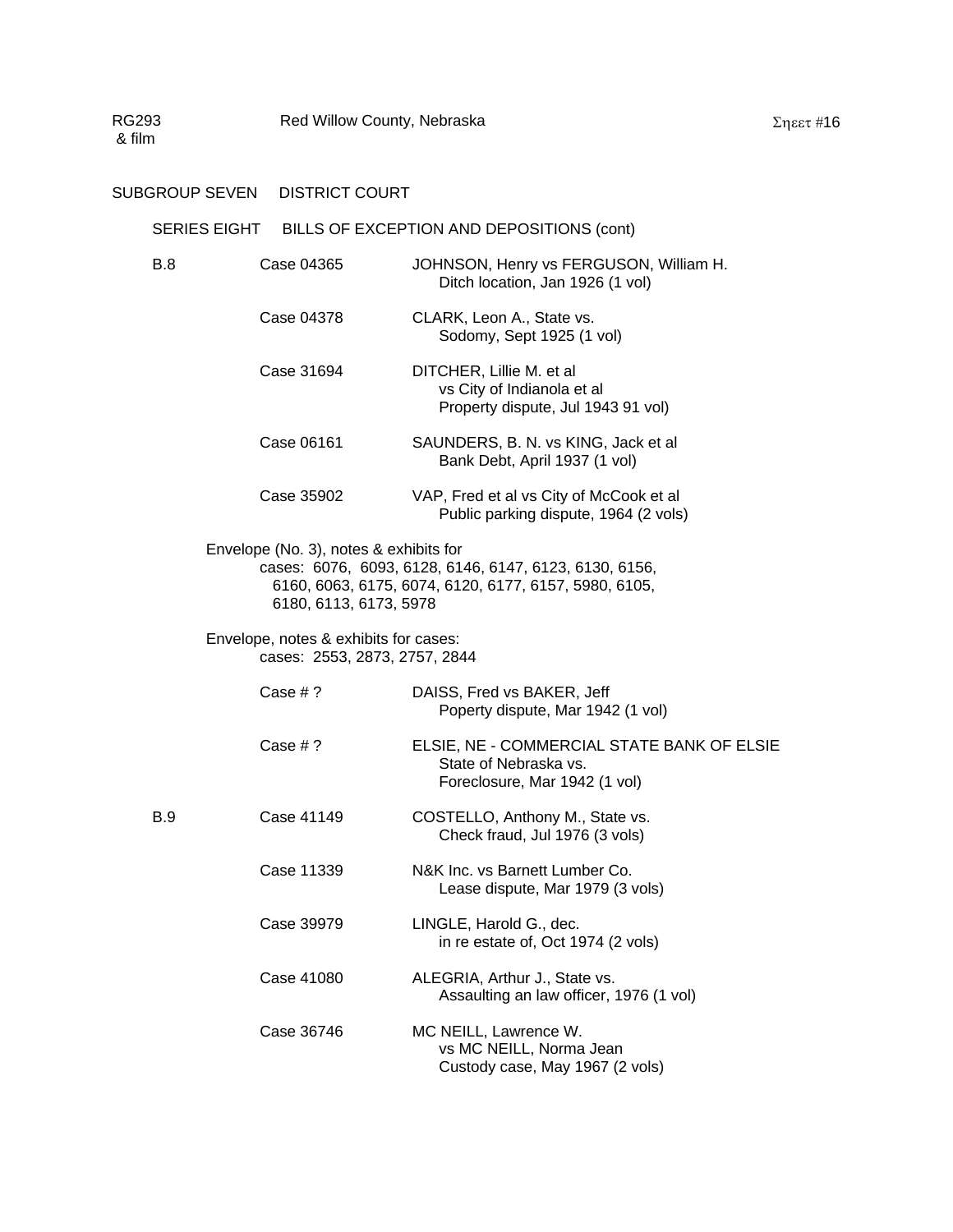| <b>SERIES EIGHT</b> | BILLS OF EXCEPTION AND DEPOSITIONS (cont) |
|---------------------|-------------------------------------------|
|                     |                                           |

| B.9         | Case 40144<br>10682 | STEWART, Fred Edward, State vs.<br>Burglary, May 1976 (4 vols)                                    |
|-------------|---------------------|---------------------------------------------------------------------------------------------------|
|             | Case 41222          | FRIEHE, Ervain J. vs State of Nebraska<br>Lease dispute, Jan 1977 (1 vol)                         |
| <b>B.10</b> | Case 30056          | CASFORD, William vs City of McCook<br>Property dispute, Nov 1936 (1 vol)                          |
|             | Case 03223          | LEHN, Charles F. vs WRIGHT, Julia S. et al<br>Property taxes, June 1913 (1 vol)                   |
|             | Case 05970          | CHITWOOD Haddock Grocer Co.<br>vs CHITWOOD Packing Co.<br>Debt Settlement, Aug 1935 (2 vols)      |
|             | Case 06272          | CORDEAL, John F. vs COLLINS, Louise J.<br>IN RE estate of ? (dec.), 1937 (1 vol)                  |
|             | Case 06329          | FUNK CO-OPERATIVE GRAIN CO.<br>vs CLAY-LEAHY GRAIN CO.<br>Grain hedging, May 1938 (1 vol)         |
|             | Case 31440          | MC CONNELL, Edna et al<br>vs McCook National Bank<br>Lost check, Apr 1942 (1 vol)                 |
|             | Case 06127          | DIKE, Frank E. vs The City of McCook<br>Defective gravel, Apr 1943 (1 vol)                        |
|             | Case 31656          | RED WILLOW COUNTY, School Dist. #70<br>vs WOOD, Arthur B. et al<br>Will dispute, Apr 1943 (1 vol) |
|             | Case 06489          | BULLARD, William C.<br><b>vs ALLIED CONTRACTORS INC.</b><br>Collateral dispute, Dec 1940 (1 vol)  |
|             | Case 03587          | THOMAS, John vs THOMAS, Lula May<br>Divorce, May 1918 (1 vol)                                     |
|             | Case 03600          | JEFFERIES, William vs HOLLAND, Martin<br>Real estate dispute, Jul 1918 (1 vol)                    |
|             | Case 03689          | ROBERTS, Ross, State vs.<br>Rape, Dec 1920 (1 vol)                                                |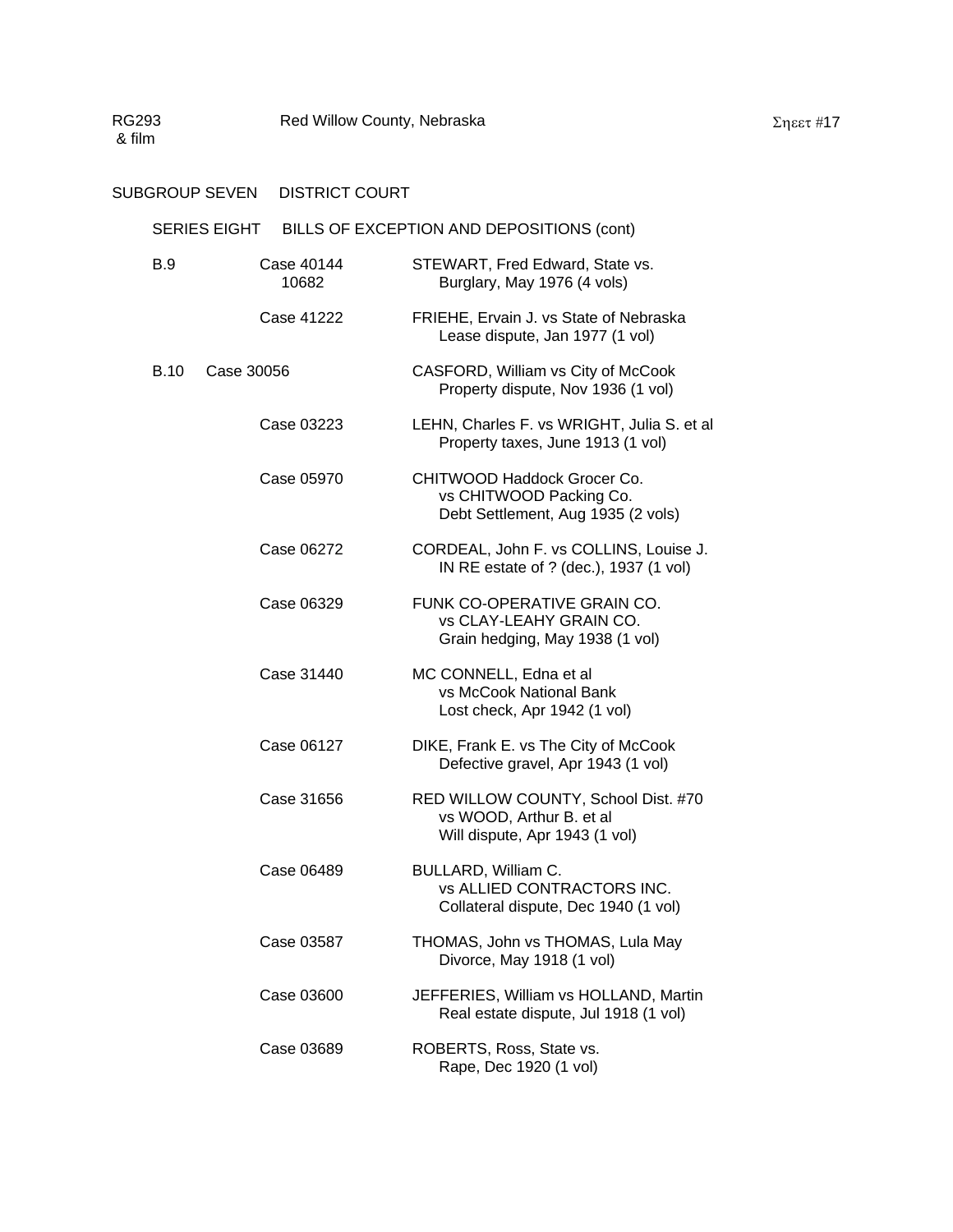### SUBGROUP SEVEN DISTRICT COURT

|             | <b>SERIES EIGHT</b> | BILLS OF EXCEPTION AND DEPOSITIONS (cont)                                          |
|-------------|---------------------|------------------------------------------------------------------------------------|
| <b>B.10</b> | Case 04104          | EARL, Homer vs EARL, Clyde et al<br>Breach of Contract, May 1923 (1 vol)           |
|             | Case 06739          | CHIPMAN, Rose E. vs CHIPMAN, Gos E.<br>Divorce, Feb 1943 (1 vol)                   |
|             | Case 04544          | LUIKART, E. H.<br>vs Massachusettes Bonding and Ins.                               |
| Co,         |                     | Indeptedness, Mar 1943 (1 vol)                                                     |
|             | Case $# ?$          | CALENDO, Anton H.<br>vs O'CONNER, Samuel J. et al<br>Mortgage, Apr 1943 (1 vol)    |
|             | Case 03146          | BAXTER, Margaret vs HUNT, S. R. et al<br>Mortgage, Sept 1913 (1 vol)               |
|             | Case 03257          | SOUTHWICK LOAN & TRUST CO.<br>vs DEVENY, David et al<br>Mortgage, Mar 1914 (1 vol) |
|             | Case 03397          | SEXSON, Mabell A. vs DUTTON, Earnest<br>Rape, Nov 1915 (1 vol)                     |
|             | Case 03420          | HELM, Albert J. vs SIMS, James L. et al<br>Warrenty deed, Jan 1915 (1 vol)         |
| <b>B.11</b> | Case 42912          | BARBER, Dorothy A. vs BARBER, Charles A.<br>Divorce, May 20, 1980 (5 vols)         |
|             | Case 11008          | BURLINGTON NORTHERN, INC.<br>vs City of McCook<br>Sewer Design, Oct 1976 (2 vols)  |
|             | Case 42157          | DOYLE, Eugene Ruzicka, State vs.<br>Marijuana, Oct 1978 (1 vol)                    |
|             | Case 41672          | GOLDSBERRY, Steven H., State vs.<br>Assault w/intent to kill, 1977 (1 v.)          |
|             | Case 11336          | HUNTER, Robert Lee, State vs.<br>Robbery/kidnapping, 1978 (2 vols)                 |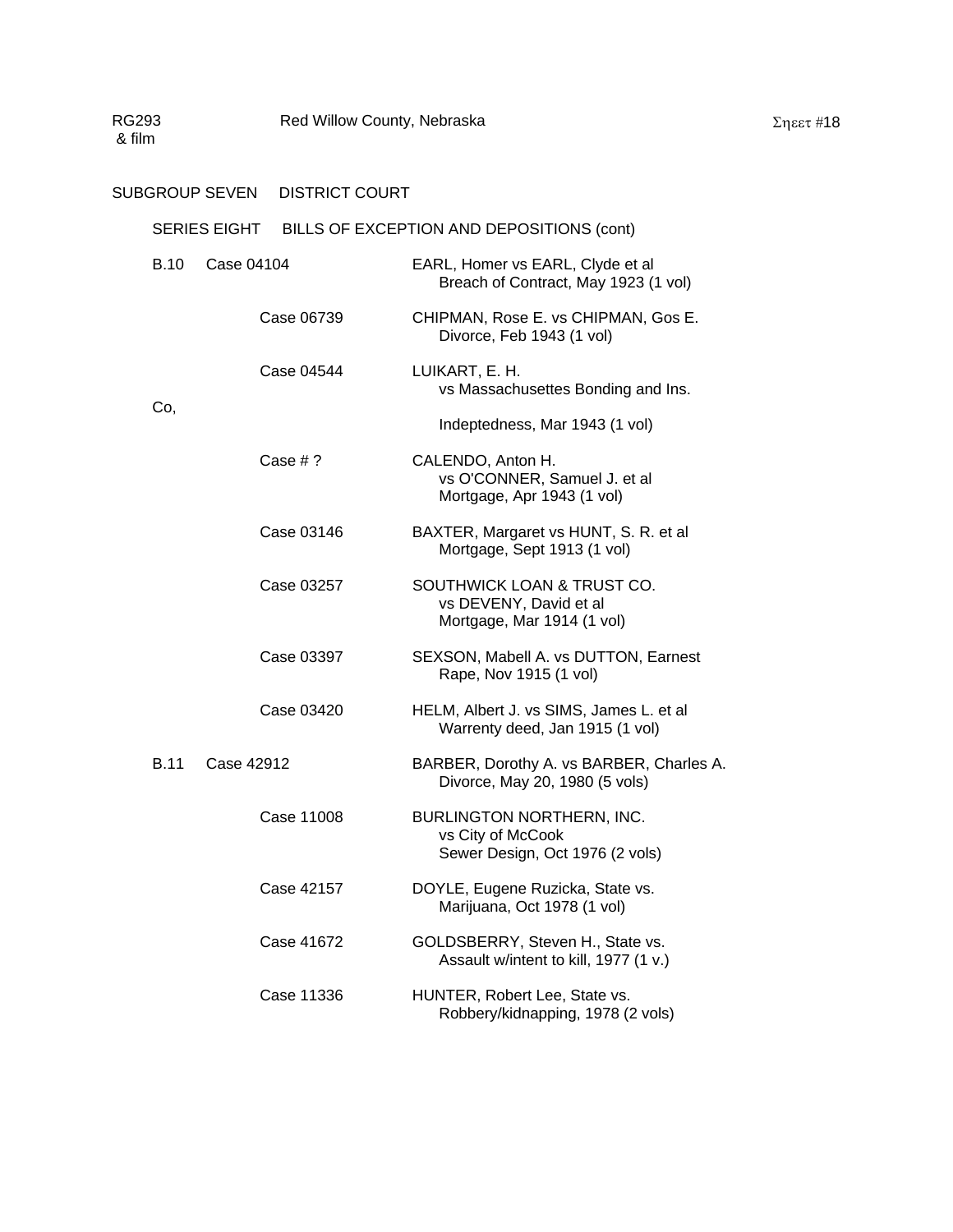| SERIES EIGHT BILLS OF EXCEPTION AND DEPOSITIONS (cont) |            |                                                                                                              |  |  |
|--------------------------------------------------------|------------|--------------------------------------------------------------------------------------------------------------|--|--|
| b.11                                                   | Case 39031 | FRIEHE FARMS, INC.<br>vs HABERMAN, Rex S. et al<br>Property dispute, Oct 1973 (1 vol)                        |  |  |
|                                                        | Case 36213 | BALL, Wayne vs BALL, Gladys<br>Divorce, Nov 1965 (1 vol)                                                     |  |  |
|                                                        | Case 11390 | WOOD, Edith W., dec. (Estate of)<br>Will, Sep 1978 (2 vols)                                                  |  |  |
| <b>B.12</b>                                            | Case 10969 | WESTLAND FERTILIZER CO.<br><b>vs OCCIDENTAL CHEMICAL CO.</b><br>Sale dispute, Apr 1978 (6 vols)              |  |  |
|                                                        | Case 41628 | JUDD, Russell R., State vs.<br>Assault, Jan 1977 (2 vols)                                                    |  |  |
|                                                        | Case 11145 | SAYER, Donald vs CARGILL, INC. et al<br>Defective grain, Dec 1978 (1 vol)                                    |  |  |
|                                                        | Case 39279 | WELSH, William vs ZUCH, Leonard et al<br>Shooting incident, Mar 1974 (4 vols)                                |  |  |
|                                                        | Case 36194 | TRIMBLE, Anette M.<br>vs TRIMBLE, Frank Cleveland<br>Divorce, Apr 1966 (1 vol)                               |  |  |
|                                                        | Case 32582 | PLANCK, Beryl, State vs.<br>Assault, Nov 1948 (1 vol)                                                        |  |  |
|                                                        | Case 10081 | <b>GINTHER, Dwight Marion</b><br>vs GINTHER, Ruth Arlene<br>Divorce, Aug 1972 (1 vol)                        |  |  |
|                                                        | Case 10414 | FRIEHE FARMS, INC.<br>vs HABERMAN, Rex et al<br>Land dispute, May 1972, I vol.<br>(see also, #39031, Box 11) |  |  |
|                                                        | Case 11199 | ZIMBELMAN, Lonnie et al<br>vs WATSON, Max G. et al<br>Construction dispute, May 1972 (1 vol)                 |  |  |
|                                                        | Case 11185 | CARPENTER PAPER CO. of Nebraska<br>vs McCook Packing Corp.<br>Service contract, July 1978 (1 vol)            |  |  |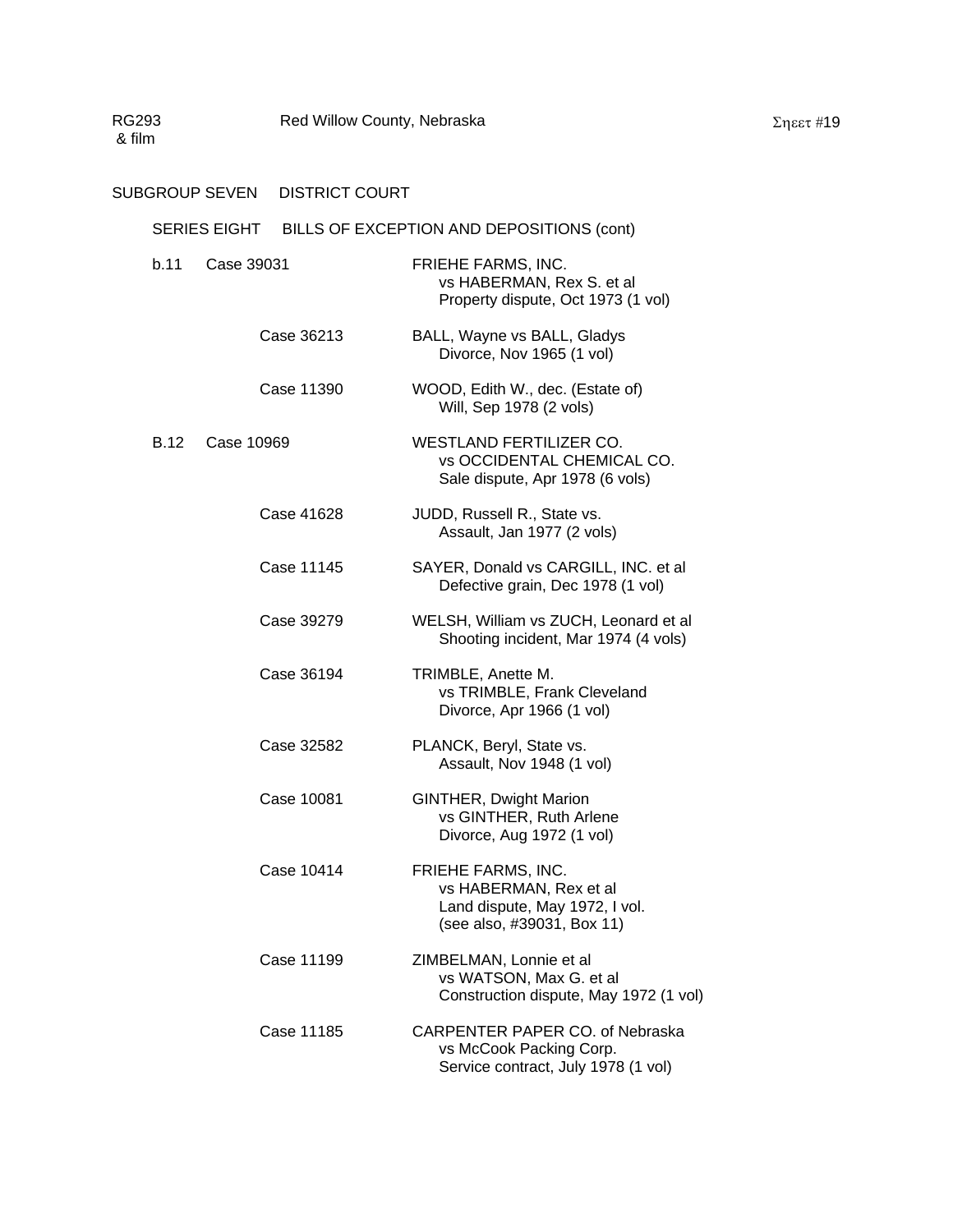#### SERIES EIGHT BILLS OF EXCEPTION AND DEPOSITIONS (cont)

- B.12 Case 10368 WAGNER, Lyle J. et al vs BEATTIE, Thomas R. et al Book keeping dispute, Aug 1972 (1 vol)
	- Case 10255 STOCK, Yerle et al vs PARKER, Winston A. et al Real estate dispute, 1971 (6 vols)

SERIES NINE STATE TAX SUIT RECORDS

The State Archives does not have the State Tax Suit Records for Red Willow County

SERIES TEN MISCELLANEOUS VOLUMES (no records)

SUBGROUP EIGHT SUPERINTENDENT OF SCHOOLS

The State Archives holds no records for the office of Red Willow County Superintendent of Schools

SUBGROUP NINE SCHOOL DISTRICT RECORDS School District #65, 1890-1939

Box 1 (photocopies of records)

- f. 1 Census, 1912-1937
- f. 2 County Superintendent of Public Instruction, Misc. Correspondence, 1917-1930
- f. 3 Free High School Tuition paid by students, 1919
- f. 4 Record Book, 1887-1891
- f. 5 Record Book, 1887-1891
- f. 6 Record Book, 1890-1903
- f. 7 Record Book, 1899-1905
- f. 8 Record Book, 1908-1921
- f. 9 Record Book, 1923-1927
- f. 10 Record Book, 1927-1931
- f. 11 Student Transfer Request, H. G. Henderson, 1917
- f. 12 Superintendent Record Book, 1933-1937
- f. 13 Teachers Attendance Book, 1897-1898
- f. 14 Teachers Attendance Book, 1904-1905
- f. 15 Teachers Attendance Book, 1906-1919
- f. 16 Teachers Contracts, 1910-1918
- f. 17 Term Register Book, 1907-1919
- f. 18 Term Register Book, 1936-1939
- f. 19 Warranty Deed, School District #65, 1895